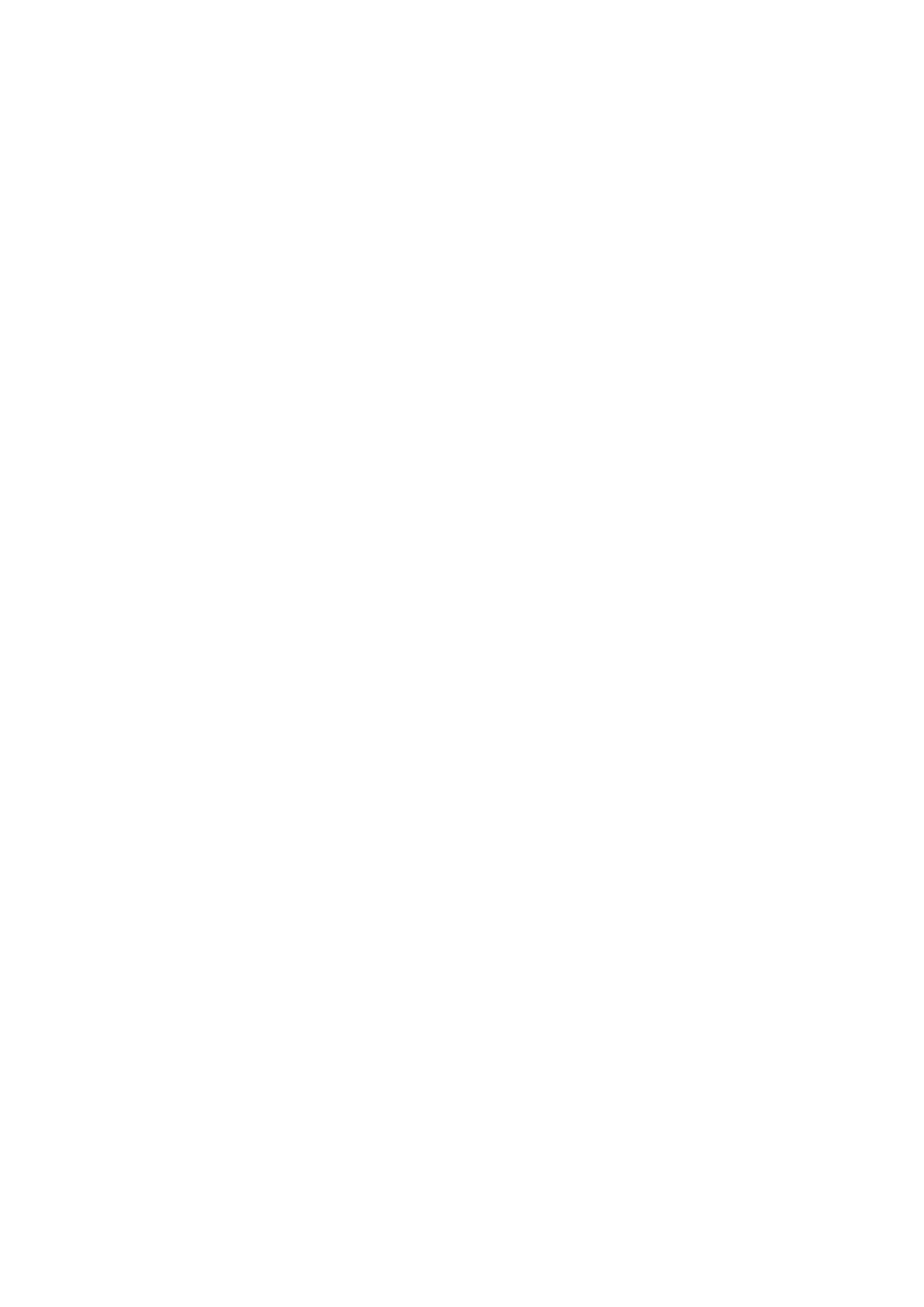## **In the case of Maassen v. the Netherlands,**

The European Court of Human Rights (Fourth Section), sitting as a Chamber composed of:

Yonko Grozev, *President,* Tim Eicke, Armen Harutyunyan, Gabriele Kucsko-Stadlmayer, Pere Pastor Vilanova, Jolien Schukking, Ana Maria Guerra Martins, *judges,*

and Andrea Tamietti, *Section Registrar,*

Having regard to:

the application (no. 10982/15) against the Kingdom of the Netherlands lodged with the Court under Article 34 of the Convention for the Protection of Human Rights and Fundamental Freedoms ("the Convention") by a Dutch national, Mr Marlon Maassen ("the applicant"), on 24 February 2015;

the decision to give notice to the Dutch Government ("the Government") of the complaints concerning the applicant's pre-trial detention;

the parties' observations;

the submissions of the Netherlands Institute for Human Rights (*College voor de Rechten van de Mens*), which was invited to intervene by the President of the Section, in accordance with Article 36 § 2 of the Rules of Court;

the decision to uphold the Government's objection to examination of the application by a Committee;

Having deliberated in private on 19 January 2021,

Delivers the following judgment, which was adopted on that date:

# INTRODUCTION

1. The applicant complained under Article 5 §§ 1 and 3 of the Convention that his pre-trial detention from 19 December 2014 onwards had lacked adequate justification, or in the alternative, that the respective decisions taken by the domestic courts had lacked sufficient reasons.

# THE FACTS

2. The applicant was born in 1991. At the time of the introduction of the application he was detained in Baarn. The applicant was represented by Mr J.C. Reisinger, a lawyer practising in Utrecht.

3. The Government were represented by their Agents, initially Mr R. Böcker and subsequently Ms B. Koopman, both of the Netherlands Ministry of Foreign Affairs.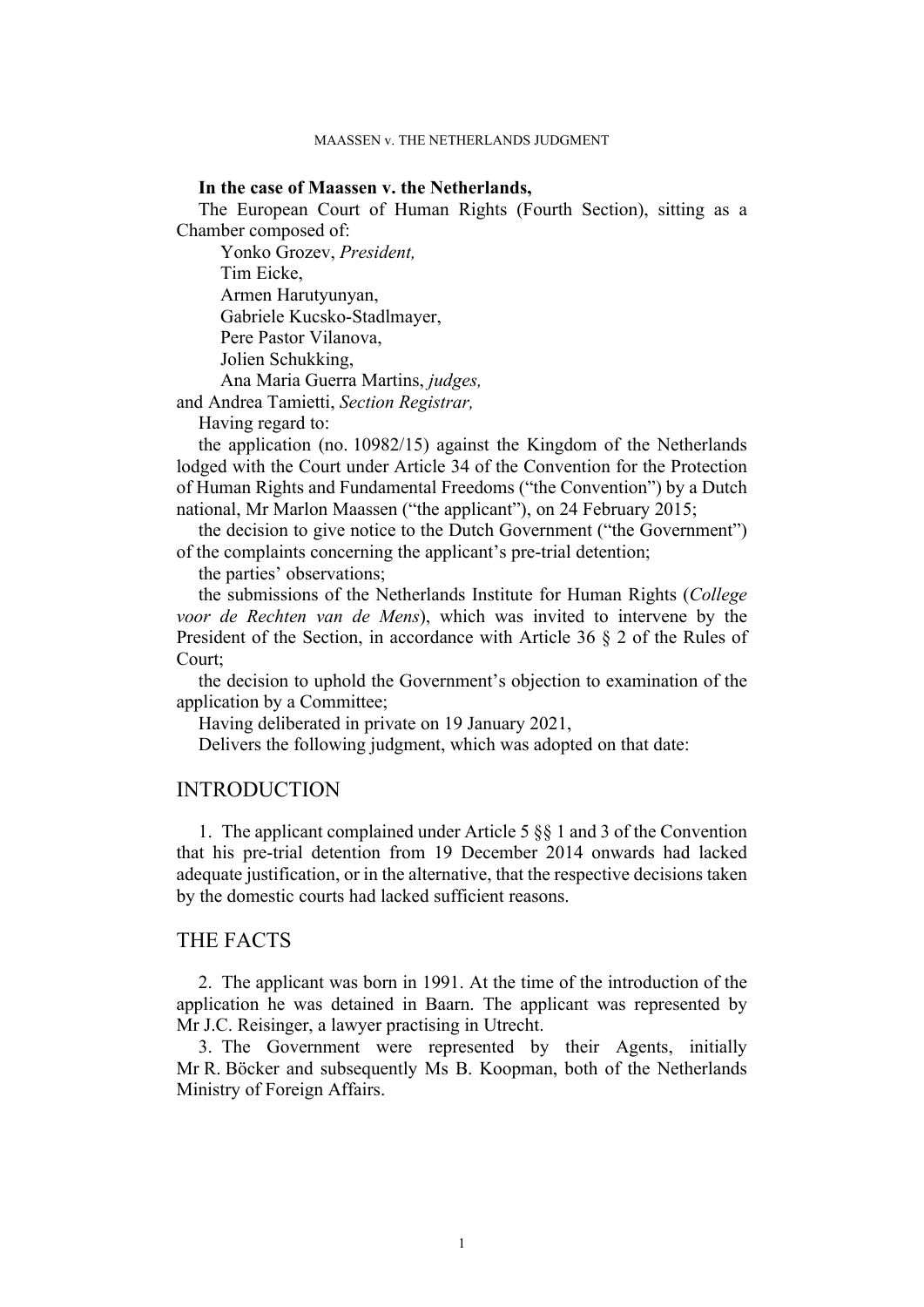4. The facts of the case, as submitted by the parties, may be summarised as follows.

<span id="page-3-1"></span>5. In July 2014 the television programme *Undercover in Nederland* ("Undercover in the Netherlands"), presented by the journalist A. S., conducted an investigation into abuse in prostitution, focusing on sex advertisements featuring young women. Suspecting that someone was helping a 15-year-old girl to sell sexual services over the Internet, the relevant footage was passed on to the police.

<span id="page-3-2"></span>6. The ensuing criminal investigation resulted in a number of persons, the applicant among them, being suspected of human trafficking (*mensenhandel*; see paragraph [26](#page-9-0) below), and in particular the exploitation of an underage prostitute. The applicant was arrested and placed in police custody (*inverzekeringstelling*) on 2 December 2014 and on 5 December 2014 he was taken into initial detention on remand (*bewaring*) for fourteen days by order of an investigating judge (*rechter-commissaris*) of the Central Netherlands Regional Court (*rechtbank Midden-Nederland*). The order included the following grounds:

"It appears that there is a serious public-safety reason requiring the immediate deprivation of liberty, namely:

there is a suspicion of a [criminal] act which, under the law, carries a maximum sentence of imprisonment of twelve years or more and that act has caused serious upset to the legal order [*een feit waarop naar de wettelijke omschrijving een gevangenisstraf van 12 jaren of meer is gesteld en waardoor de rechtsorde ernstig is geschokt*];

there is a serious likelihood [*er moet ernstig rekening mee worden gehouden*] that the suspect will commit a crime [*misdrijf*] which, according to the law, carries a maximum sentence of imprisonment of six years or more;

there is a serious likelihood that the suspect will commit a crime [*misdrijf*] by which the health or safety of individuals will be endangered;

detention on remand is in all reasonability necessary in order to discover the truth [*is in redelijkheid noodzakelijk voor het aan de dag brengen van de waarheid*] by means other than through the suspect's statements. Witnesses/co-suspects need to be heard without the suspect having the possibility to influence the content of their statements. ..."

<span id="page-3-0"></span>7. On 18 December 2014 a hearing *in camera* (*raadkamer*) took place before the Central Netherlands Regional Court sitting in Utrecht on the applicant's placement in extended detention on remand (*gevangenhouding*). During this hearing, the applicant argued through counsel that the extended detention on remand sought be refused or, in the alternative, that his detention on remand be suspended (*schorsing*). He asserted, relying on *Geisterfer v. the Netherlands* (no. 15911/08, 9 December 2014), that the mere seriousness of the criminal act of which he was suspected was, as such and in the abstract, insufficient to justify a continuation of his deprivation of liberty whereas there were no specific concerns that his release would cause upset to the legal order. He further argued that there were no indications of a risk of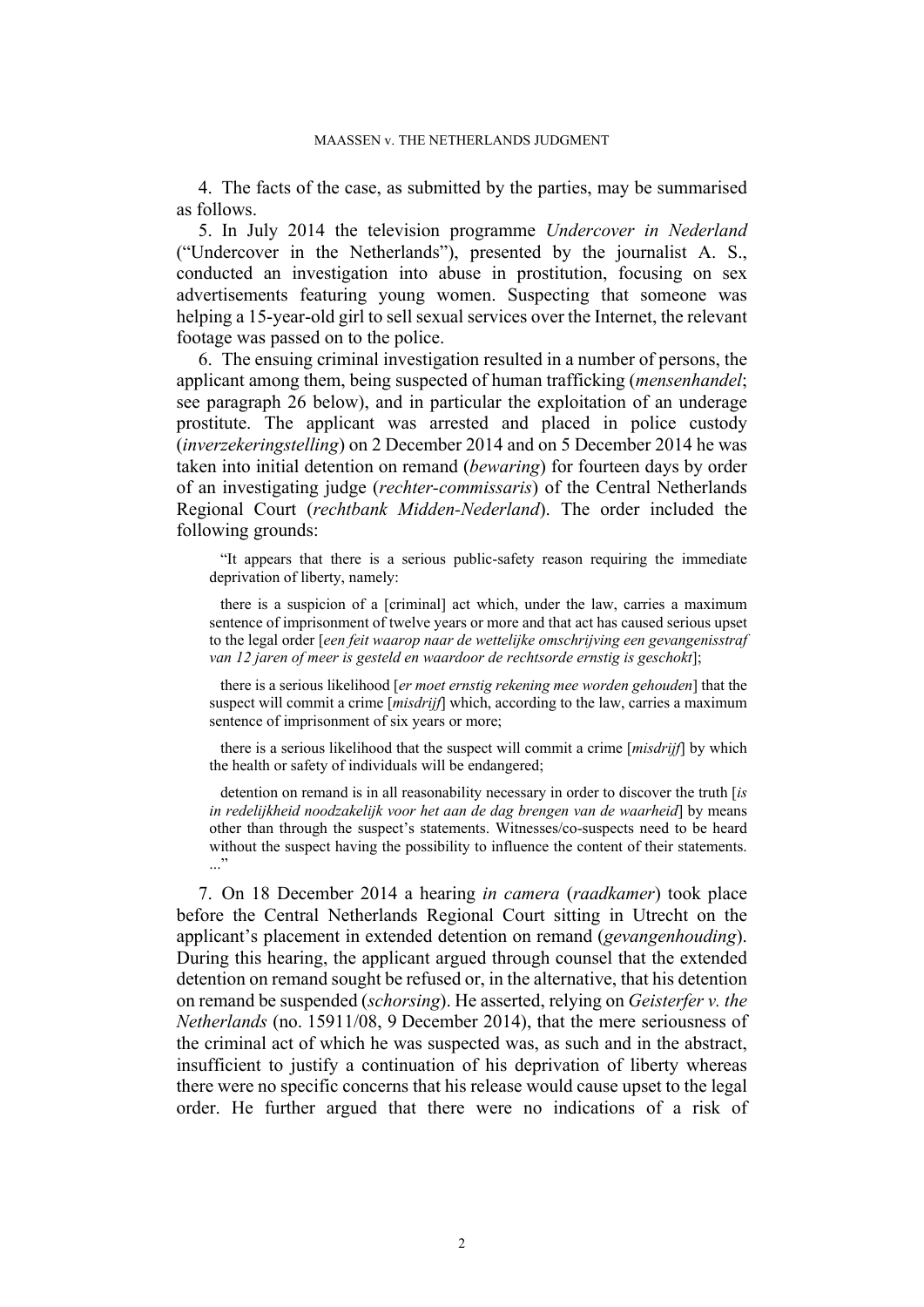reoffending, taking into account that his only previous conviction was of the theft of a bicycle and that he had been acquitted in a different case. Lastly, the applicant contended that his detention on remand was no longer justified for the purpose of the investigation, since the most important witnesses had already been heard and had given their statements.

<span id="page-4-1"></span>8. On the same day the Regional Court sitting *in camera* ordered that the applicant be taken into extended detention on remand for ninety days, starting from 19 December 2014. The Regional Court's decision included the following:

### "The serious suspicions [*ernstige bezwaren*]

The Regional Court finds that there remains a serious suspicion in respect of the [criminal] act described in the order for the initial detention on remand [*bevel bewaring*].

### The grounds

The Regional Court is of the view that the ground(s) for pre-trial detention [*voorlopige hechtenis*] stated in the order for the initial detention on remand still exist(s). This does not apply to the grounds relating to the investigation [*onderzoeksgrond*].

The defence has argued that also the grounds relating to [an offence carrying a] twelve-year [sentence] [*12-jaarsgrond*] are not applicable. The Regional Court is, however, of the opinion that those grounds are applicable in the instant case, noting the very young age of the victim and the great media attention given to this case."

The Regional Court subsequently dismissed the alternative application to suspend the applicant's detention on remand, holding that the applicant's personal interests did not outweigh the general interest of society in his detention on remand being continued.

<span id="page-4-0"></span>9. The applicant appealed to the Arnhem-Leeuwarden Court of Appeal (*gerechtshof*). According to the official record (*proces-verbaal*) of the hearing held on 14 January 2015, counsel for the applicant argued that the extended detention on remand lacked sufficient justifiable grounds in that the risk of recidivism did not arise in the applicant's case and furthermore that upset to the legal order had not been shown. Counsel concluded that grounds for pre-trial detention were thus lacking and that therefore the impugned decision could not be upheld.

10. The prosecution argued that the applicant did not challenge the suspicions which concerned a serious crime, namely human trafficking. As to the upset of the legal order, the prosecutor noted that the case had attracted wide media coverage. The prosecutor lastly argued that the applicant's application to suspend his pre-trial detention should be dismissed.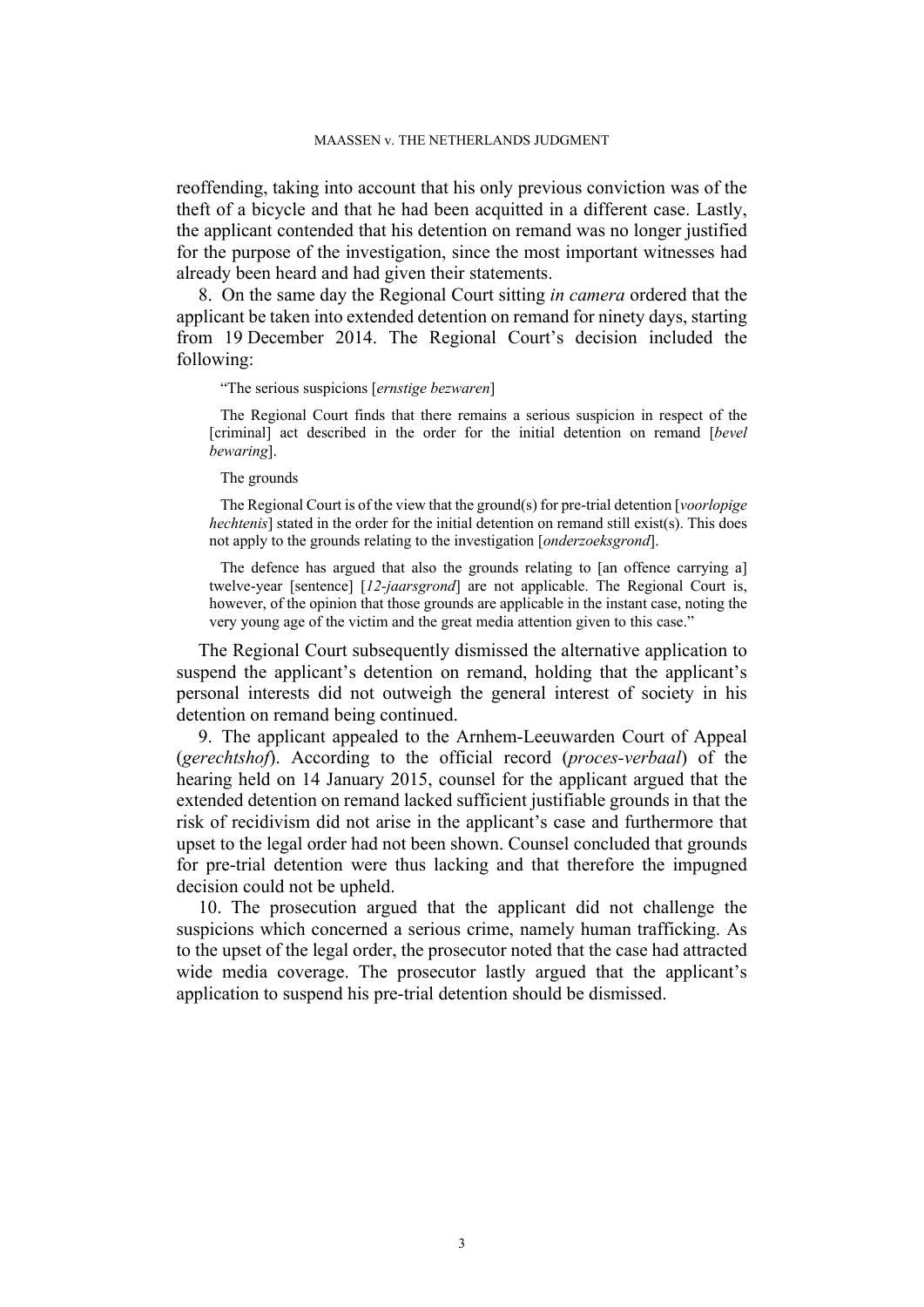<span id="page-5-0"></span>11. On the same day the Court of Appeal confirmed the Regional Court's decision. The decision reads in its relevant part as follows:

## "CONSIDERATIONS

After examination, the Court of Appeal finds that the grounds on which the Regional Court has ordered the suspect's extended detention on remand still exist, so that the decision of the Regional Court, in so far as appealed against, must be upheld in the light of those grounds. ...

### DECISION

The Court of Appeal upholds the decision in so far as appealed against. ..."

12. No further appeal lay against this decision.

13. The trial proceedings against the applicant started on 17 March 2015 before the Central Netherlands Regional Court sitting in Utrecht. They were conducted simultaneously with the trial proceedings brought against two co-accused. At the public hearing held on that day, applicant's counsel applied for, *inter alia*, either the lifting of the applicant's pre-trial detention (*opheffing*) or its suspension (*schorsing*). In addition to his earlier arguments (see paragraphs [7](#page-3-0) and [9](#page-4-0) above), counsel submitted that just because the exploitation imputed to the applicant had been lucrative, this did not mean that the applicant would reoffend. In the context of his application to suspend the applicant's pre-trial detention, counsel further submitted medical reasons (the applicant was receiving treatment for anxiety disorders), as well as the applicant's wish to take up study and to stand by his mother during her divorce. The applicant was further prepared to respect possible conditions attached to a suspension of his pre-trial detention.

14. The prosecutor opposed the applications, submitting that the risk of recidivism could be assumed because of the nature of the evidence against the applicant, the duration of the victim's exposure to cash-paying clients for the benefit of the applicant, the fact that the actions for which the applicant was accused had only stopped after intervention by the police. It was also clear from the applicant's attitude in the proceedings that apparently he failed to appreciate what he had done. The prosecutor maintained that upset would be caused to the legal order, given that it concerned human trafficking of a minor victim which had been reported by A. S. (see paragraph [5](#page-3-1) above) and which had triggered a wide reaction. The victim was a vulnerable 15-year-old girl and the co-accused had previously been prosecuted for offences relevant to the case in hand. The prosecutor further requested to add that to the investigation grounds (*onderzoeksgrond*, Article 67a § 1 under 5<sup>o</sup>of the Code of Criminal Procedure (*Wetboek van Strafvordering*, hereinafter "the CCP"); see paragraph [25](#page-7-0) below), as the victim could be heard again as a witness. The prosecutor lastly emphasised that the applicant's alleged medical condition had remained unsubstantiated and that there was no declaration that the applicant was unfit for detention.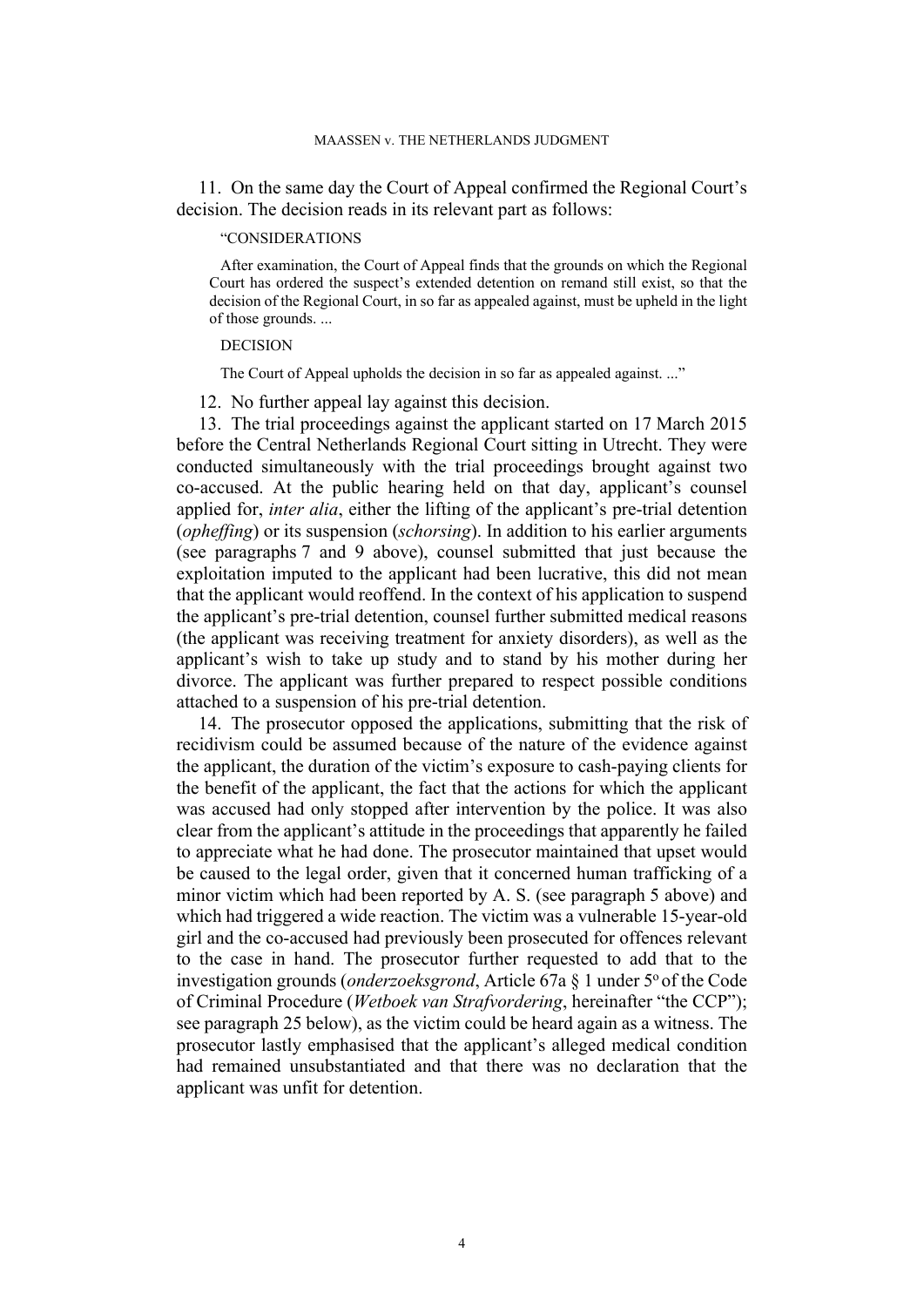<span id="page-6-1"></span>15. After having deliberated, on 17 March 2015 the Regional Court dismissed the applicant's applications to lift or suspend his pre-trial detention. It held as follows:

"The application to lift and the application to suspend, the pre-trial-detention order are dismissed. The suspicions, objections and grounds which have led to the issuance of the pre-trial-detention order are still pertinent. The investigation grounds will not be added to anew as the risk of collusion has not been sufficiently substantiated.

The situation of Article 67a § 3 of the CCP [that is to say the duration of pre-trial detention exceeding the possible custodial sentence] has not, noting the habitual sentences for the facts as charged, (yet) arisen. The Regional Court also considers there are no reasons for suspending the pre-trial-detention order. The suspect's interest does not outweigh the public interest in his continued pre-trial detention."

16. The Regional Court further adjourned the trial proceedings until 9 June 2015 and instructed the investigating judge to take evidence from the victim.

<span id="page-6-2"></span>17. On 22 April 2015, following the applicant's appeal against the decision of 17 March 2015 in respect of his pre-trial detention, the Court of Appeal upheld that decision. In its relevant part, this decision reads:

### "CONSIDERATIONS

After examination, the Court of Appeal finds that the grounds on which the suspect's pre-trial detention are based still exist, on the understanding that the recidivism grounds no longer apply, so that the decision of the Regional Court is to be upheld on those grounds. ...

### DECISION

The Court of Appeal confirms the decision appealed against, on the understanding that the recidivism grounds no longer apply. ..."

<span id="page-6-0"></span>18. At the public trial hearing of 9 June 2015, counsel for the applicant again requested that the applicant's pre-trial detention be either lifted or suspended. He argued that there was no question of upset being caused to the legal order or – after six months during which he had been in pre-trial detention – still being caused. He pointed out that, although he might have committed a crime in the eyes of the law, the girl had gone into prostitution of her own volition, and the applicant, believing that she was of age, had only aided her out of friendship. He also argued that public interest did not outweigh his personal interest in being released. He had made good use of his time in pre-trial detention by following a personal development course. He would respect all conditions attached to a release from pre-trial detention and submitted that his continued detention would not benefit the victim or society.

19. The prosecutor opposed the applicant's application, arguing, *inter alia*, that the grounds relating to the upset caused to the legal order remained pertinent. Although time had passed since the offence, in particular a minor in prostitution, caused enormous upset in society and, if it concerned a minor of the age of the victim in the case at hand, the maximum custodial sentence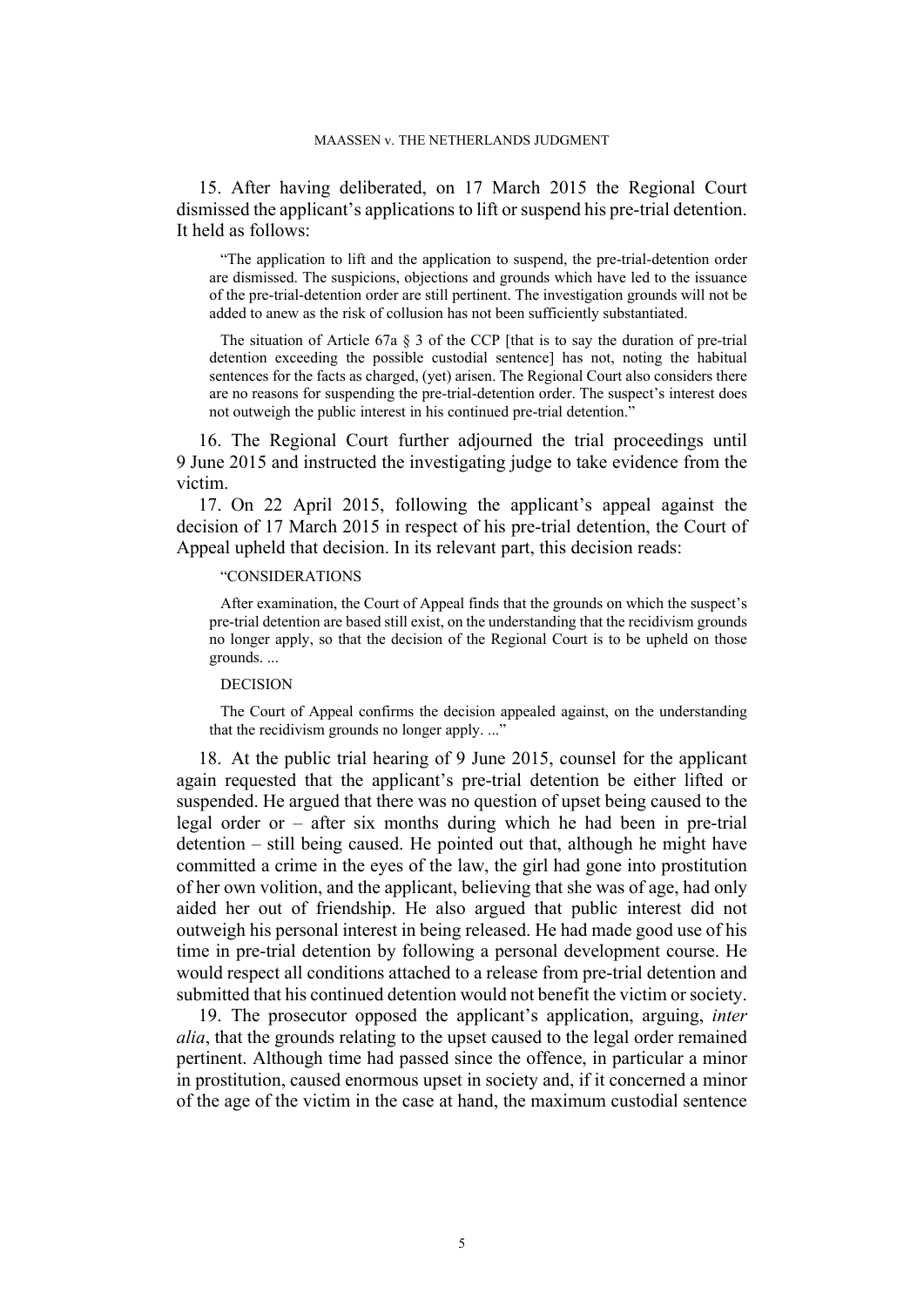was fifteen years and the public considered this a very serious offence. The prosecutor further saw no pressing personal circumstances on the basis of which the applicant's pre-trial detention should be suspended.

<span id="page-7-3"></span>20. On the same day, after having deliberated, the Regional Court dismissed the applicant's application to lift or suspend his pre-trial detention, holding as follows:

"The application to lift or suspend the pre-trial-detention order is dismissed. The suspicion, objections and grounds which have led to the issuance of the pre-trialdetention order are also now still pertinent.

The situation of Article 67a § 3 of the CCP has not, noting the habitual sentences for the facts as charged, (yet) arisen.

The Regional Court considers there are no reasons for suspending the pre-trialdetention order. The suspect's interest does not outweigh the public interest in continuing the [applicant's] pre-trial detention, also noting the upset caused to the legal order."

<span id="page-7-2"></span>21. In a judgment of 15 September 2015 the Regional Court convicted the applicant of human-trafficking for having brought a 15-year-old girl into prostitution for a period of about three weeks and profiting therefrom, and sentenced him to eighteen months' imprisonment less the time spent in pre-trial detention and six months of which were suspended pending a probation period of two years. This conviction obtained the force of *res iudicata* on 29 September 2015.

<span id="page-7-1"></span>22. The story of the applicant's victim featured in two episodes of *Undercover in Nederland* and was later told on the website of PowNed (a multimedia broadcaster aimed at the "network generation"), on Dichtbij.nl (a local-news Internet portal), and in the *IJmuider Courant* (a regional newspaper). In March 2015 *De Gooi- en Eemlander* (a regional newspaper) reported on the extension of the applicant's pre-trial detention and, in September 2015, NU.nl (an online newspaper), RTV Utrecht and RTV NH (regional television channels) reported on the applicant's conviction.

# RELEVANT LEGAL FRAMEWORK AND PRACTICE

<span id="page-7-4"></span>23. Article 24 § 1 of the CCP provides that a decision (*beschikking*) given in chambers (*raadkamer*) must be reasoned.

24. Article 133 of the CCP defines pre-trial detention (*voorlopige hechtenis*) as deprivation of liberty pursuant to an order for detention on remand (*inbewaringstelling*), a warrant for the taking into pre-trial detention (*gevangenneming*) or an order for extended detention on remand (*gevangenhouding*). The statutory rules governing pre-trial detention are set out in Articles 63 to 88 of the CCP.

<span id="page-7-0"></span>25. The provisions of the CCP as relevant for the present case are the following: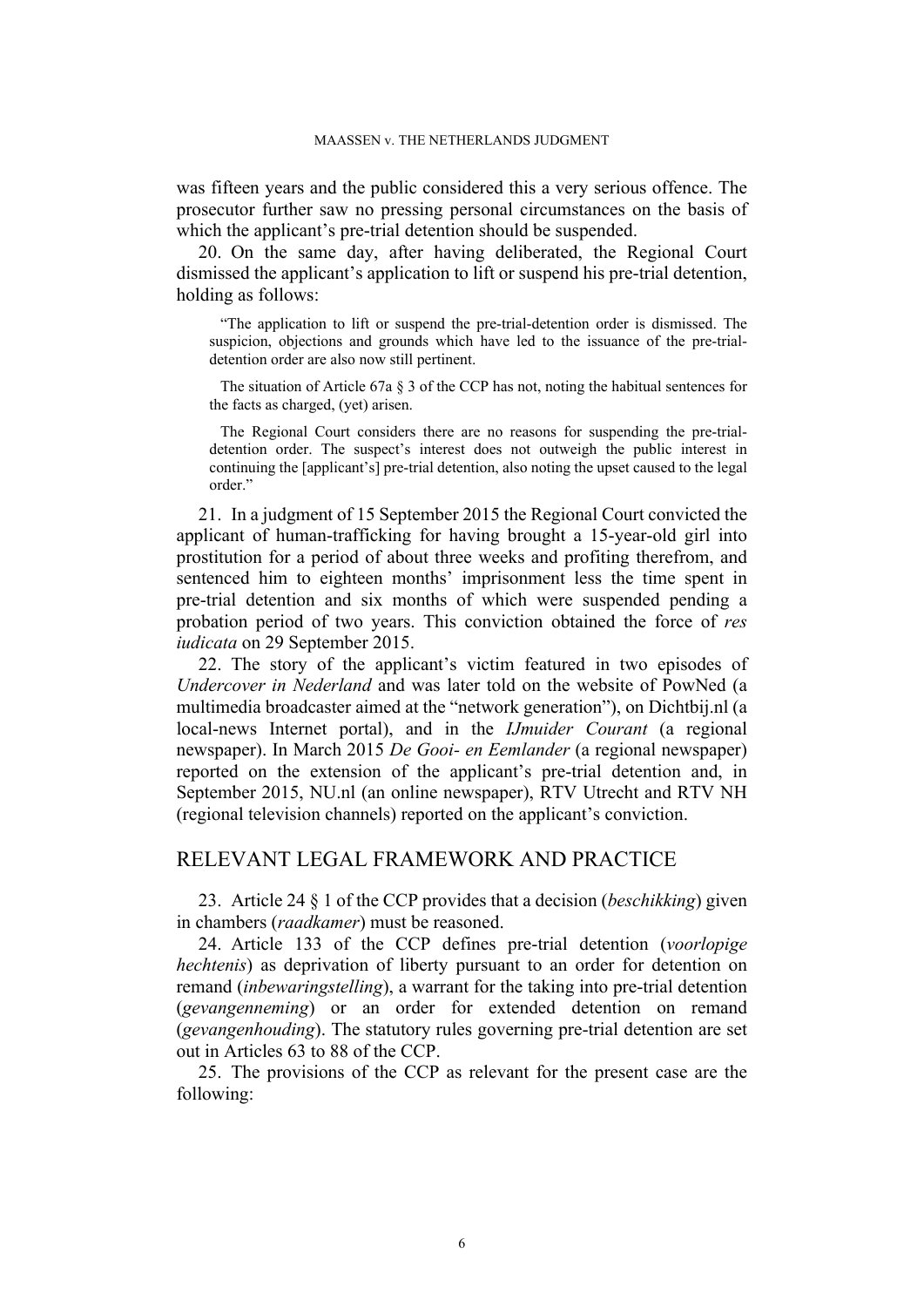#### **Article 67**

"1. An order for detention on remand can be issued in cases of suspicion of:

a. an offence which, according to its legal definition, carries a sentence of imprisonment of four years or more; ...

3. The previous paragraphs are only applied when it appears from the facts or circumstances that there are serious suspicions against the suspect. ..."

#### **Article 67a**

"1. An order based on Article 67 can only be issued:

a. if it is apparent from particular behaviour displayed by the suspect, or from particular circumstances concerning him personally, that there is a serious danger of absconding;

b. if it is apparent from particular circumstances that there is a serious public-safety reason requiring the immediate deprivation of liberty.

2. For the application of the preceding paragraph, only the following can be considered as a serious public-safety reason:

1<sup>o</sup>. if it concerns suspicion of commission of an act which, according to its legal definition, carries a sentence of imprisonment of twelve years or more and that act has caused serious upset to the legal order;

2 o . if there is a serious risk the suspect will commit an offence which, under the law, carries a prison sentence of six years or more or whereby the security of the State or the health or safety of persons may be endangered, or give rise to a general danger to goods; ...

5<sup>o</sup>. if detention on remand is necessary in order to discover the truth otherwise than through statements of the suspect.

3. An order for detention on remand shall not be issued if there are serious prospects that, in the event of a conviction, no irrevocable custodial sentence or a measure entailing deprivation of liberty will be imposed on the suspect, or that she or he, by the enforcement of the order, would be deprived of her or his liberty for a longer period than the duration of the custodial sentence or measure."

### **Article 78**

"1. The pre-trial-detention order or the order for extension of its term of validity shall be dated and signed.

2. It shall specify as precisely as possible the criminal offence in regard of which the suspicion has arisen and the facts or circumstances on which the serious suspicions against the suspect are based, as well as the conduct, facts or circumstances which show that the conditions set down in article 67a have been met. ..."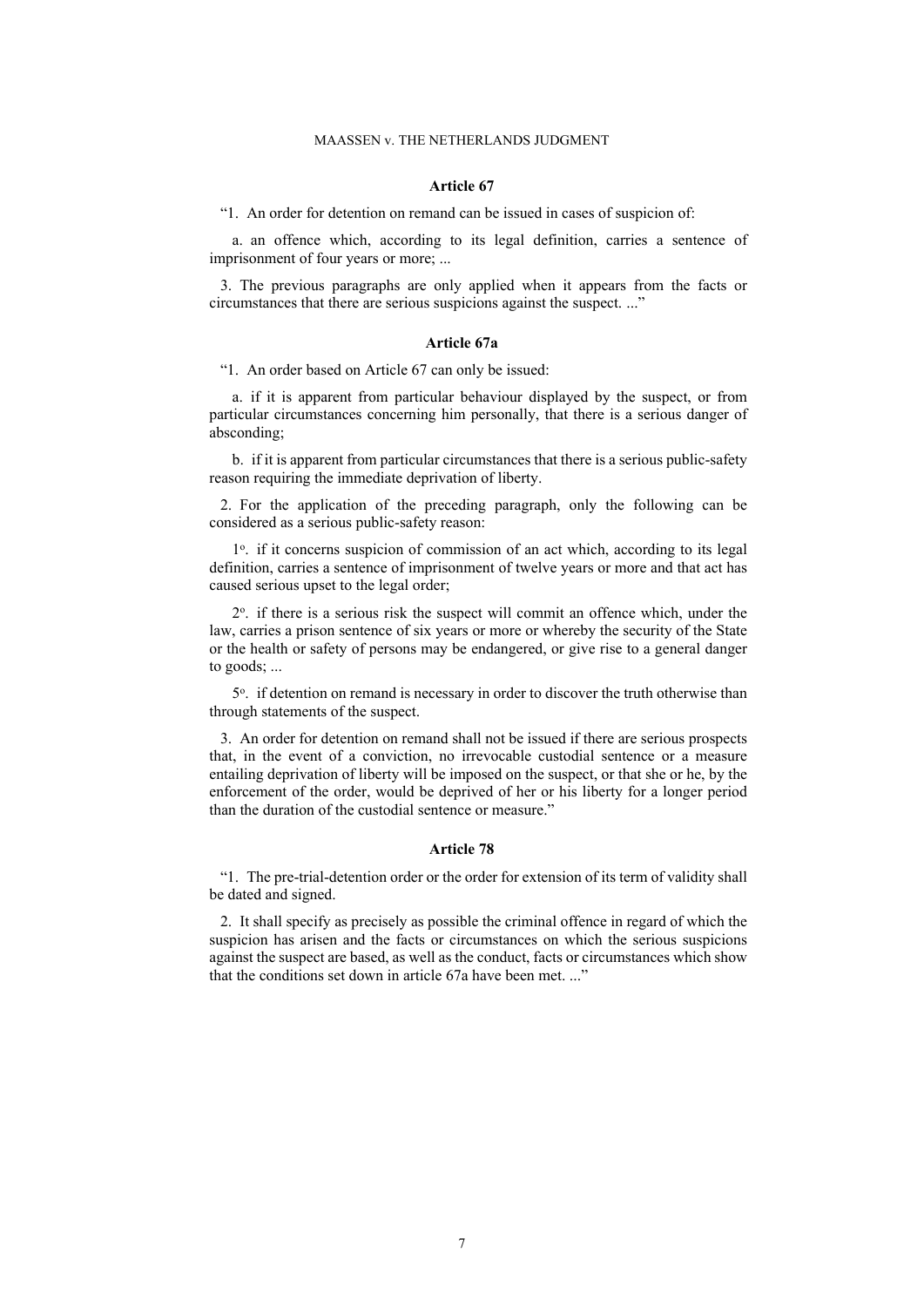#### MAASSEN v. THE NETHERLANDS JUDGMENT

### **Article 87**

2. A suspect who has applied to the Regional Court to suspend or lift his detention on remand can appeal against a refusal of that application to the Court of Appeal once only, no later than three days after notification. The suspect who has appealed against the refusal of a suspension request cannot afterwards appeal against the refusal of a request to lift his detention on remand. The suspect who has appealed against the refusal to lift his detention on remand cannot afterwards appeal against the refusal of a suspension request.

3. The appeal shall be decided as speedily as possible."

<span id="page-9-0"></span>26. Article 273f of the Criminal Code (*Wetboek van Strafrecht*) reads in its relevant part:

"1. Any person who:

: ...

 $\frac{1}{1}$ 

5 o . induces another person to make her- or himself available for the performance of sexual acts with or for a third party for remuneration or makes her or his organs available for remuneration or takes any action in regard of another person which she or he knows or has reasonable cause to suspect will lead that other person making her or himself available for the performance of these acts or services or making her or his organs available, whereas this person is under the age of 18 years; ...

8<sup>o</sup>. intentionally profits from the sexual acts of another person with or for a third party for remuneration or the removal of her or his organs for remuneration, whereas this other person is under the age of 18 years; ...

shall be guilty of human trafficking and as such shall be liable to a term of imprisonment not exceeding 8 years or a fine of the fifth category.

3. The offender shall be liable to a term of imprisonment not exceeding 15 years or a fine of the fifth category, if: ...

2<sup>o</sup>. the offences defined in subsection (1) have been committed against a person who is under the age of 16 years. ..."

# THE LAW

# I. ALLEGED VIOLATION OF ARTICLE 5 OF THE CONVENTION

27. The applicant complained under Article 5 §§ 1 and 3 of the Convention that his pre-trial detention from 19 December 2014 onwards had been without adequate justification, or in the alternative, that the respective decisions taken by the domestic courts had lacked sufficient reasons.

28. Article 5 §§ 1 and 3 of the Convention reads in so far as relevant as follows:

"1. Everyone has the right to liberty and security of person. No one shall be deprived of his liberty save in the following cases and in accordance with a procedure prescribed by law: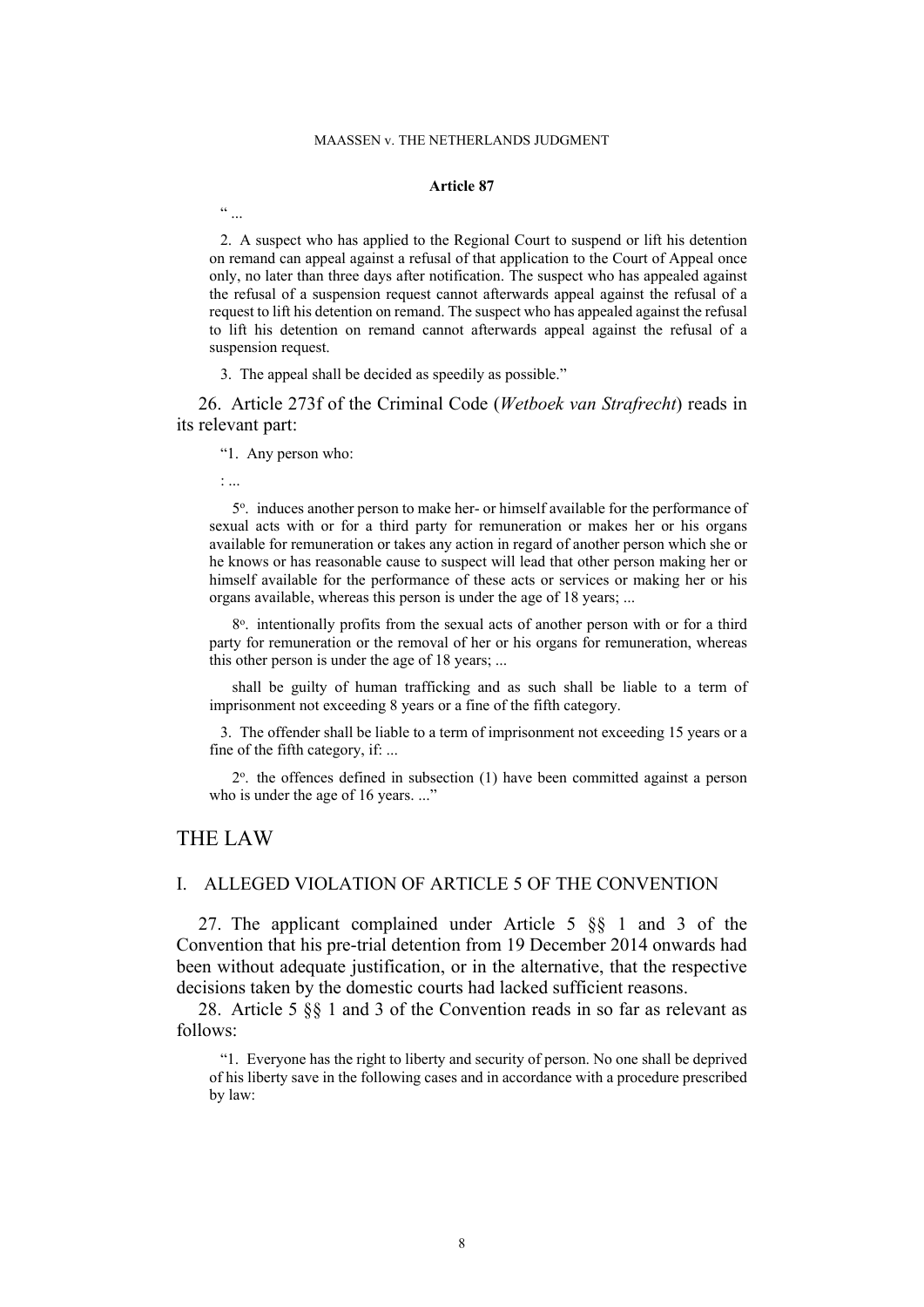(c) the lawful arrest or detention of a person effected for the purpose of bringing him before the competent legal authority on reasonable suspicion of having committed an offence or when it is reasonably considered necessary to prevent his committing an offence or fleeing after having done so;

3. Everyone arrested or detained in accordance with the provisions of paragraph 1 (c) of this Article shall be brought promptly before a judge or other officer authorised by law to exercise judicial power and shall be entitled to trial within a reasonable time or to release pending trial. Release may be conditioned by guarantees to appear for trial."

29. The Court takes the view that the complaint should be examined under Article 5 § 3 alone (see *Buzadji v. the Republic of Moldova* [GC], no. 23755/07, § 61, 5 July 2016).

# **A. Admissibility**

30. The Court notes that this complaint is neither manifestly ill-founded nor inadmissible on any other grounds listed in Article 35 of the Convention. It must therefore be declared admissible.

# **B. Merits**

...

...

# *1. Submissions by the parties*

## **(a) The applicant**

31. The applicant argued that as from 19 December 2014 onwards his pretrial detention had had no valid grounds or that the respective decisions on his continued detention had been insufficiently reasoned.

32. The applicant considered that there had been nothing to suggest that he might reoffend if released from pre-trial detention given that his criminal record had contained only a conviction dating back to 15 January 2008 for bicycle theft (see paragraph [7](#page-3-0) above). He submitted that, unlike his co-suspect, he had not been previously convicted of any sexual offence.

33. The applicant conceded that a high risk of "public disorder" or "the grave affront to the legal order" could constitute grounds for pre-trial detention, but considered that in his case release from pre-trial detention would not have given rise to public disorder. The Government had exaggerated the media attention. The two episodes of *Undercover in Nederland* had made no mention of the girl having been exploited by anyone and the publications on PowNed, and Dichtbij.nl and in the *IJmuider Courant* (see paragraph [22](#page-7-1) above) had appeared only in September 2015, that is to say after the applicant had been convicted, and had been mainly focused on his co-suspect and not on the applicant. Between December 2014 and March 2015 there had been no media attention.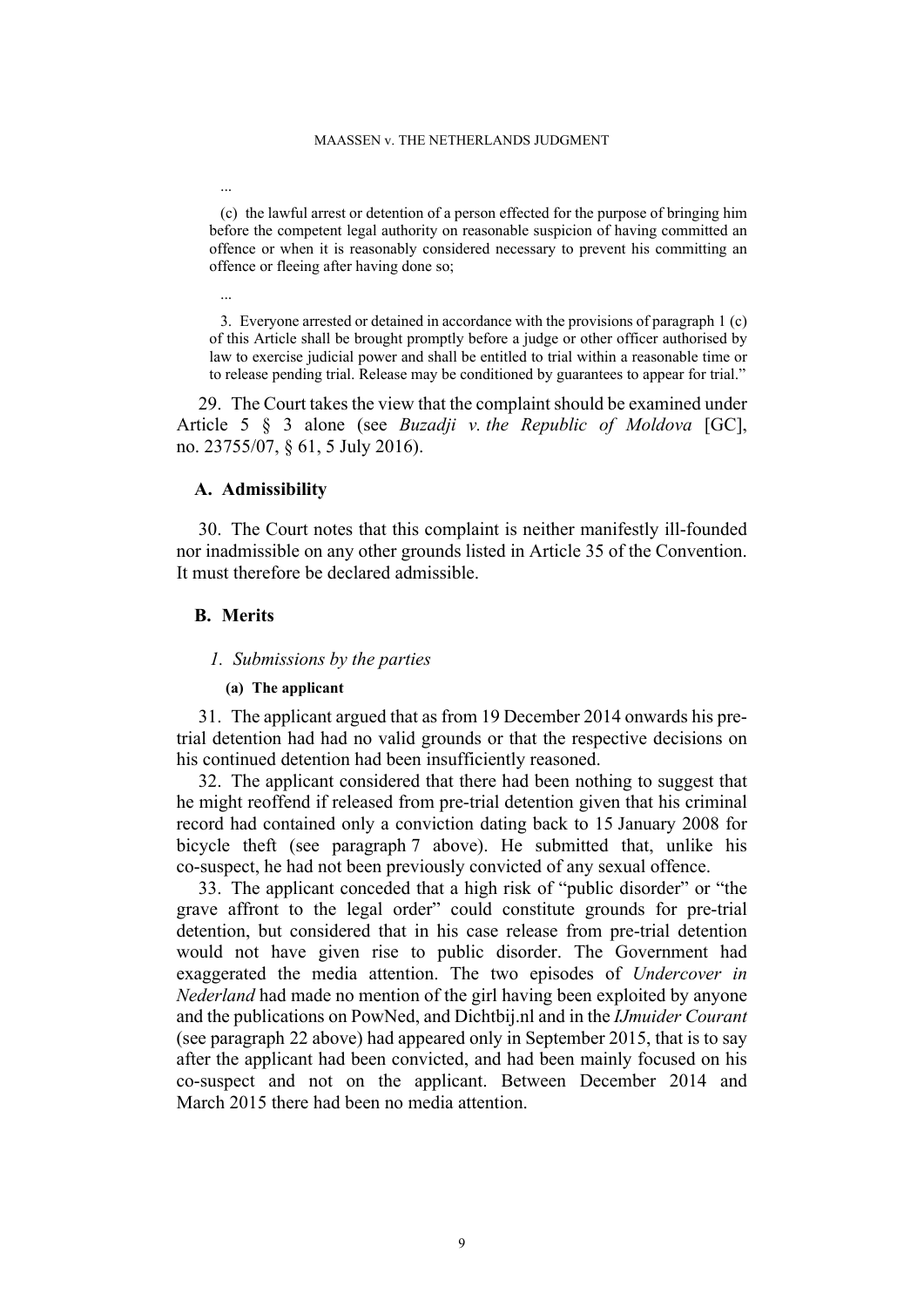34. The sole ground for his extended detention on remand had been that the offence of which he had been suspected had attracted a maximum penalty of fifteen years' imprisonment and thus had been enough to satisfy the "twelve-year criterion" referred to in Article 67a § 2-1 of the CCP (see paragraph [25](#page-7-0) above). However this, by itself, could not be regarded as amounting to a threat of public disorder in the applicant's case.

35. The applicant further argued that it followed from the Court's caselaw and other international instruments that, no matter how complete the case file, pre-trial-detention orders had to contain specific facts and individual circumstances that could be regarded as relevant and sufficient justification for pre-trial detention. In the applicant's opinion, merely paraphrasing the formal grounds for pre-trial detention under domestic law was not enough. Moreover, the Government's analogy with Article 6 of the Convention (see paragraph [45](#page-13-0) below) was misguided.

36. The decisions of 18 December 2014, 14 January 2015, and 17 March 2015 suggested that the applicant might reoffend without explaining why. As to the upset caused to the legal order, only the decision of 18 December 2014 (see paragraph [8](#page-4-1) above) was not limited to a standard reasoning. The other decisions limited themselves to saying that "the grounds still existed". The courts had also failed to give reasons for refusing the applicant's reasoned request to suspend his pre-trial detention.

37. The applicant considered that, contrary to what had been argued by the Government (see paragraph [44](#page-13-1) below), prosecutors' oral pleadings in court could not be a substitute for a reasoned decision by the courts which had the exclusive competence under domestic law to issue pre-trial-detention orders. All the more so, since the courts' duty was to weigh the competing interests and, by giving a reasoned decision, to allow public scrutiny. Without any insight into the reasons of a judge to extend pre-trial detention, the rights provided under Article 5 were not guaranteed in a practical and effective manner.

38. The applicant emphasised that pre-trial detention had to be justified in a convincing manner by the authorities no matter how brief and how often it was to be reviewed. The Court had found violations in cases where detention periods had been even shorter than the applicant's.

#### **(b) The Government**

39. The Government submitted that the grounds for the applicant's pre-trial detention had been legitimate, that the reasons cited by the domestic courts had been sufficient, and that his detention had in general been lawful.

40. In compliance with the Court's case-law, the general principle in the Netherlands pertaining to pre-trial detention was that the suspect could remain at liberty while awaiting trial. An exhaustive list of exceptions to this general rule was set out in Article 67a of the CCP (see paragraph [25](#page-7-0) above) and Dutch legislation specified the grounds for pre-trial detention recognised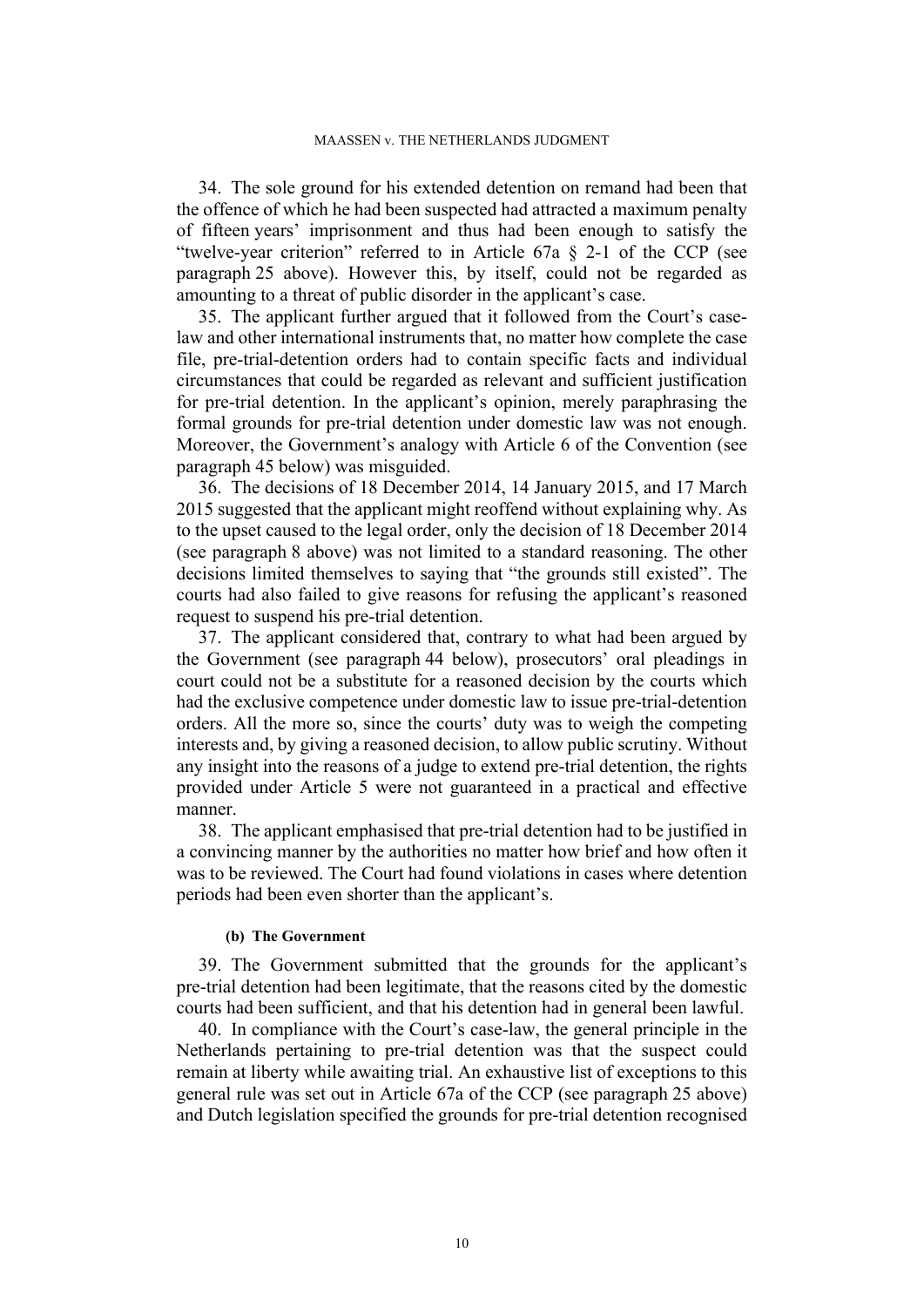by the Court, namely the risk that the accused would fail to appear for trial (see *Stögmüller v. Austria*, 10 November 1969, § 15, Series A no. 9); the risk that the accused, if released, would take action to prejudice the administration of justice (see *Wemhoff v. Germany*, 27 June 1968, § 14, Series A no. 7); commit further offences (see *Matznetter v. Austria*, 10 November 1969, § 9, Series A no. 10); or cause public disorder (see *Letellier v. France*, 26 June 1991, § 51, Series A no. 207).

41. The Government pointed out that Article 67a § 1 referred to "a serious public-safety reason" which, in accordance with its second paragraph, could only be assumed in cases concerning a suspicion of commission of an act which, according to its legal definition, carried a sentence of imprisonment of twelve years or more and an act which had caused "serious upset to the legal order" (*geschokte rechtsorde*). In determining whether the offence for which pre-trial detention was being sought constituted a serious upset to the legal order, the penalty applicable to that offence was not the sole decisive factor. As held by the Netherlands Supreme Court (*Hoge Raad*) in a ruling given on 21 March 2006 (ECLI:NL:HR:2006:AU8131), an equally important factor was whether the seriousness of the offence was such that allowing the suspect to remain at liberty while awaiting trial would be met with widespread incredulity and be considered unacceptable by society.

42. According to the Government, the applicant's pre-trial detention had been justified by concerns about him reoffending and – noting that both the applicant and the prosecutor had mainly focussed on those grounds – especially by the upset caused to the legal order by the offence of which the applicant had been suspected.

43. The Government submitted that pre-trial detention could be justified by, among other things, a need to preserve public order from social disturbance caused by the public reaction to serious crimes (they referred to *Letellier*, cited above) and that "public order" in the Court's case-law may be regarded as synonymous with "legal order" in domestic law (*Geisterfer v. the Netherlands*, no. 15911/08, § 39, 9 December 2014). Under domestic case-law, serious upset to the legal order is considered to have been caused where the suspicion concerns a serious offence attracting a lengthy prison sentence taken together with the public reaction to that offence. The Government pointed out that the Court had accepted that offence to the public sense of justice could legitimise pre-trial detention (see *J.M. v. Denmark*, no. 34421/09, § 62, 13 November 2012). Sexual exploitation of a minor was a serious offence, and the harrowing personal story of the applicant's victim had attracted attention in the media, as had the applicant's pre-trial detention and conviction. A decision to release the applicant from pre-trial detention would have caused an outcry, also bearing in mind that the case had been found so shocking by the investigating journalists concerned that they had taken the unusual step of reporting it to the police.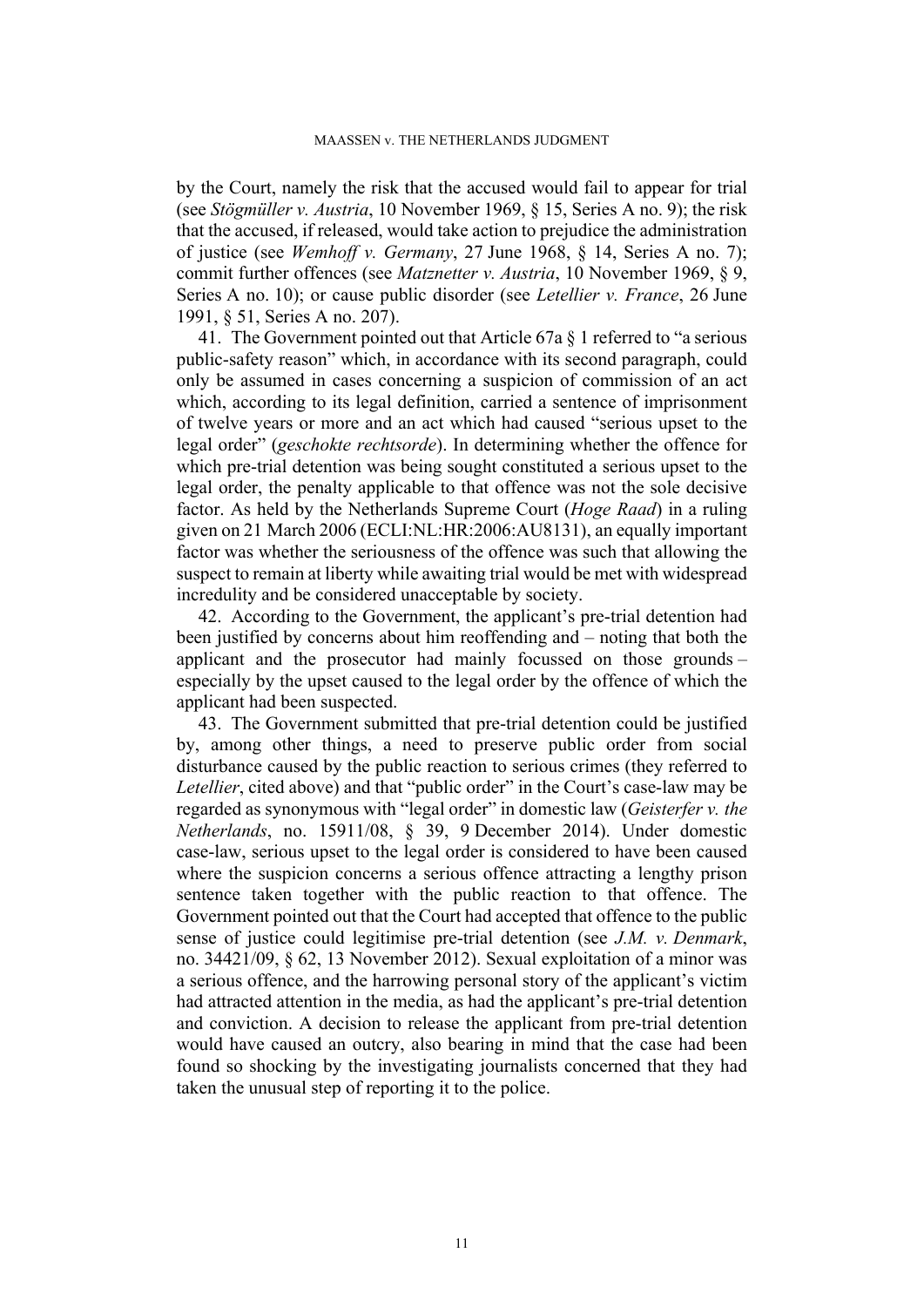<span id="page-13-1"></span>44. According to the Government, the reasons given in the pre-trialdetention decisions had been relatively brief but not so as to breach Article 5. Not only had the decisions themselves to be considered, but also the preceding courtroom discussions, reflected in the hearing records, during which the Public Prosecution Service had given a reasoned explanation for its position that the criterion of "serious upset to the legal order" had been applicable.

<span id="page-13-0"></span>45. Furthermore, in the context of Article 6 of the Convention, the Court had held that national courts had had to indicate with sufficient clarity the grounds on which they had based their decisions (see *Hadjianastassiou v. Greece*, 16 December 1992, § 33, Series A no. 252). However, the extent of the duty to give reasons varied according to the nature of the decision and had to be determined in the light of the circumstances of the case (see *Ruiz Torija v. Spain*, 9 December 1994, § 29, Series A no. 303-A). The Court had taken issue with the reasoning of domestic courts only if the conclusions had been arbitrary, which in the present case they had not been.

46. The Government emphasised that the applicant's pre-trial detention had lasted a little over nine months, which – in view of the seriousness of the offences concerned, the seriousness of the suspicions and the other reasons that existed – could not be regarded as incompatible with the Convention (see, for instance, *W.B. v. Poland*, no. 34090/96, § 66, 10 January 2006). By reviewing the applicant's detention six times within that period, the authorities had displayed a sufficient degree of diligence. The applicant had had full access to the case file which constituted a significant safeguard against arbitrary pre-trial detention (see *Van Thuil v. the Netherlands* (dec.), no. 20510/02, 9 December 2004).

### *2. Submissions by the third-party intervener*

47. The Netherlands Institute for Human Rights presented an overview of the domestic rules on pre-trial detention and of the Court's case-law on the subject.

48. The Institute made reference to a research study published in 2012 that had shown that most of the 28 domestic judges that were interviewed often derived the element of "serious disturbance to the legal order" from the seriousness of the offence. The assessment of the risk of offending while on bail was also based on the seriousness of the crime being tried.

49. The Institute further noted that when extending pre-trial detention, the domestic courts usually gave few reasons for their decisions and resorted to standard phrasing with little reference to the circumstances of individual cases. Often the courts would just echo earlier decisions or quote the corresponding statutory provisions. This practice could be partly explained by the courts' high caseload, with one court having to examine up to twenty-five cases in one session.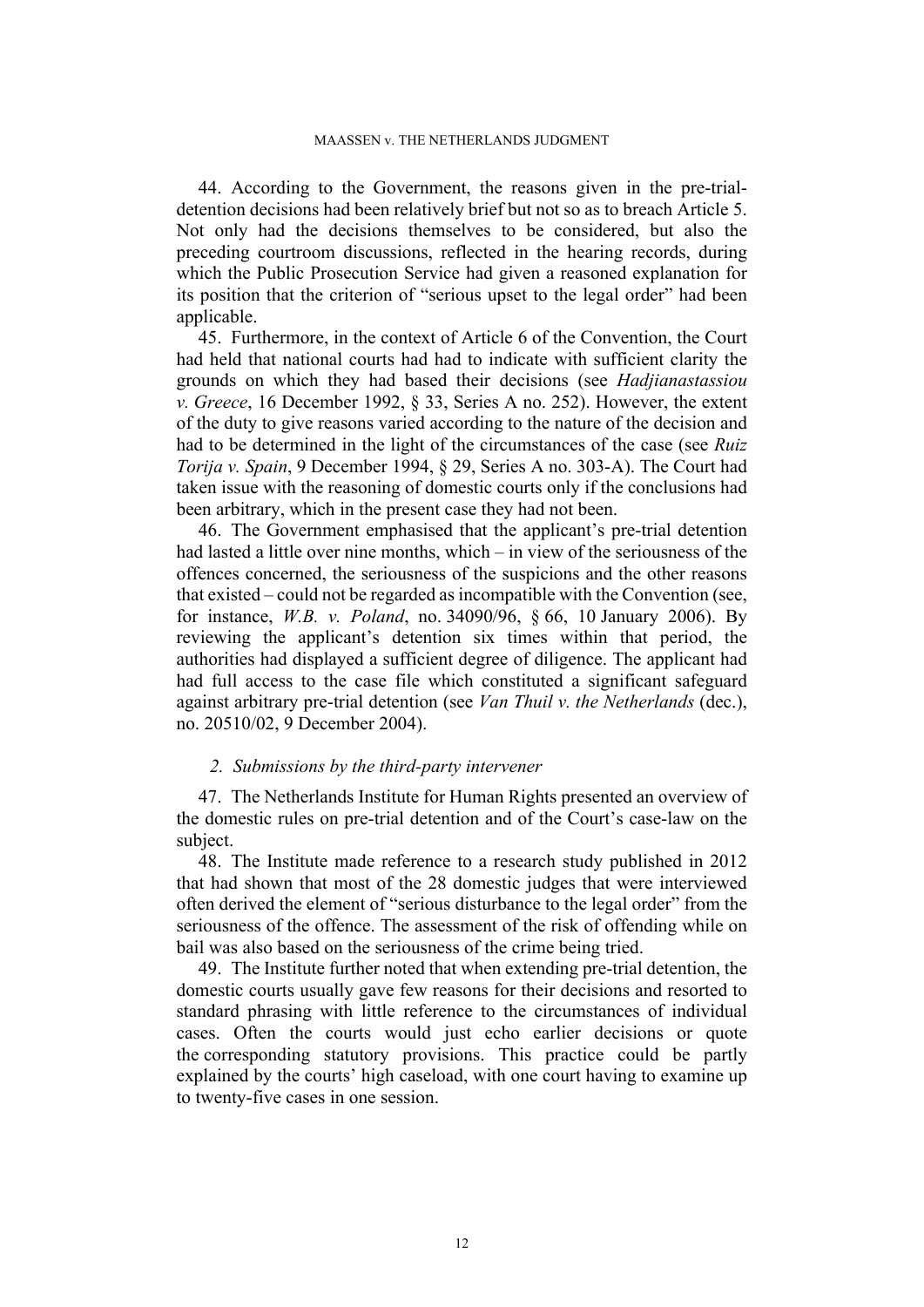50. That limited reasoning was a symptom of a larger issue: a near-automatic withholding of bail. A study published in 2010 into the length of pre-trial detention and the subsequent sanction imposed on the defendant showed that in 27% of all cases in which pre-trial detention had been ordered, no penalty restricting the liberty of the defendant was imposed, and that in 24% of all cases, the defendants were sentenced to terms equal to or shorter than the time spent in pre-trial detention. As confirmed by judges, the duration of pre-trial detention was a compelling factor for determining the duration of a prison sentence.

51. The third-party intervener further stated that the lack of reasoning appeared to be a symptom of another larger issue concerning pre-trial detention in the Netherlands, namely its application in a near-automatic fashion. Whilst the Dutch domestic legislation set out guarantees in line with Article 5 of the Convention, its application in practice had led to a tendency of "extension of pre-trial detention, unless", rather than as an *ultimum remedium*.

52. The Netherlands Institute for Human Rights stressed that the reasoning in pre-trial-detention orders formed the topic of much discussion, not only amongst academics and criminal defence lawyers but also within the judiciary. Recently, a number of courts had initiated pilots aiming at improving the reasoning of pre-trial detention orders, which the Institute highlighted as a positive development.

## *3. The Court's assessment*

### **(a) General principles**

53. The applicable general principles concerning the length and the justification of pre-trial detention are set out in *Buzadji* (cited above, §§ 84‑91).

54. The Court reiterates in particular that, while paragraph 1 (c) of Article 5 sets out the grounds on which pre-trial detention may be permissible in the first place (see *De Jong, Baljet and Van den Brink v. the Netherlands*, 22 May 1984, § 44, Series A no. 77), paragraph 3, which forms a whole with the former provision, lays down certain procedural guarantees, including the rule that detention pending trial must not exceed a reasonable time, thus regulating its length (see *Buzadji*, cited above, § 86).

<span id="page-14-0"></span>55. According to the Court's established case-law under Article 5 § 3, the persistence of a reasonable suspicion is a condition *sine qua non* for the validity of the pre-trial detention but after a certain lapse of time – that is to say as from the first judicial decision ordering detention on remand (see *Buzadji*, cited above,  $\S$  102) – it no longer suffices. The Court must then establish (1) whether other grounds cited by the judicial authorities continue to justify the deprivation of liberty, and (2) where such grounds were "relevant" and "sufficient", whether the national authorities displayed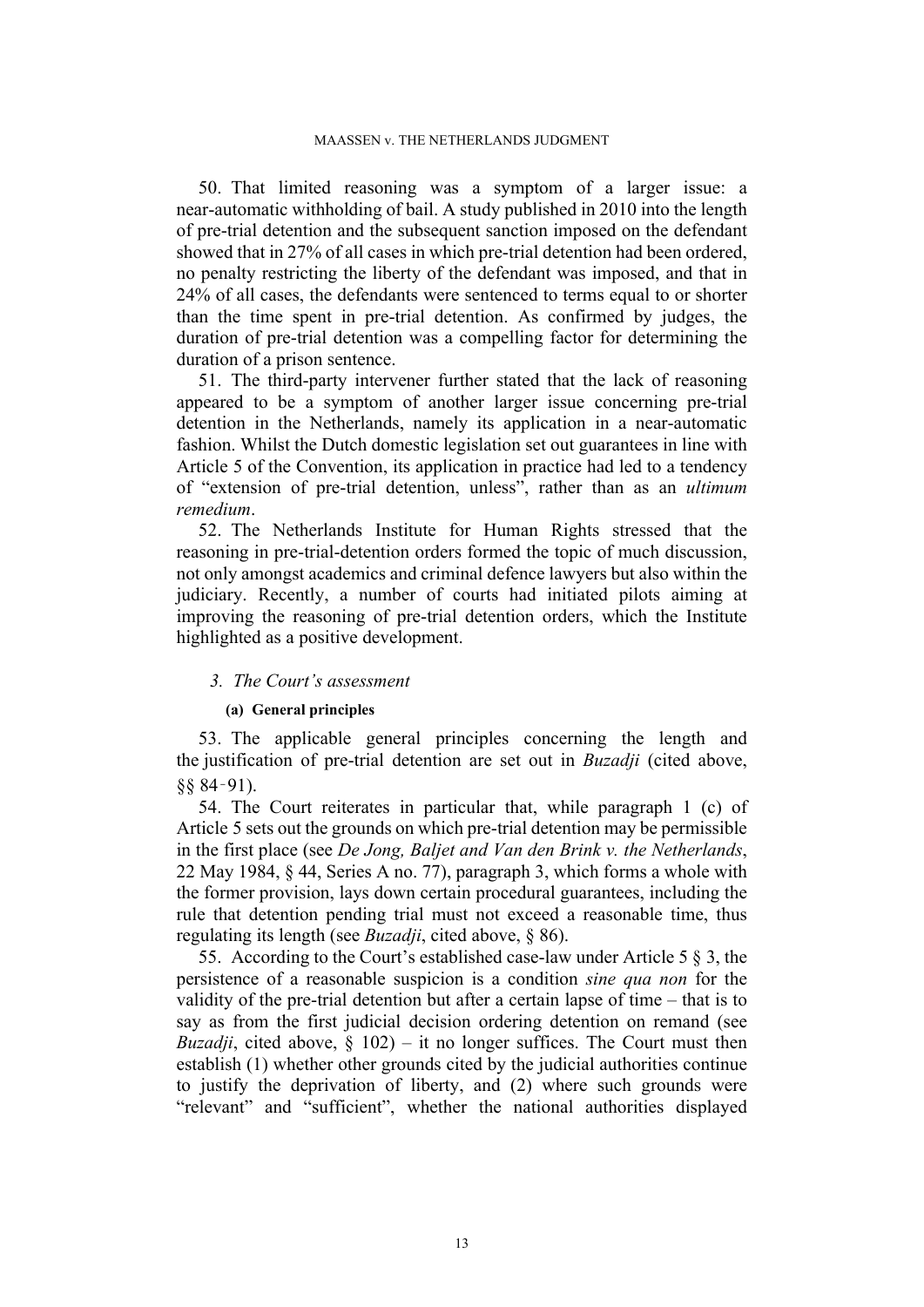#### MAASSEN v. THE NETHERLANDS JUDGMENT

"special diligence" in the conduct of the proceedings. Justification for any period of detention, no matter how short, must be convincingly demonstrated by the authorities (see, among many other authorities, *Idalov v. Russia* [GC], no. 5826/03, § 140, 22 May 2012; and *Buzadji*, cited above, § 87). Justifications which have been deemed "relevant" and "sufficient" reasons – in addition to the existence of reasonable suspicion – in the Court's case-law, have included such grounds as the danger of absconding, the risk of pressure being brought to bear on witnesses or of evidence being tampered with, the risk of collusion, the risk of reoffending, the risk of causing public disorder and the need to protect the detainee (see *Buzadji*, cited above, § 88, with further references). Until conviction, an accused must be presumed innocent and the purpose of the provision under consideration is essentially to require his or her provisional release once his or her continuing detention ceases to be reasonable (see *McKay v. the United Kingdom* [GC], no. 543/03, § 41, ECHR 2006‑X, and *Buzadji*, cited above, § 89).

56. The question of whether a period of time spent in pre-trial detention is reasonable cannot be assessed in the abstract. Whether it is reasonable for an accused to remain in detention must be assessed on the facts of each case and according to its specific features. Continued detention can be justified in a given case only if there are specific indications of a genuine requirement of public interest which, notwithstanding the presumption of innocence, outweighs the rule of respect for individual liberty laid down in Article 5 of the Convention (see, for instance, *Labita v. Italy* [GC], no. 26772/95, § 152, ECHR 2000‑IV, and *Kudła v. Poland* [GC], no. 30210/96, §§ 110 et seq., ECHR 2000-XI; see also *Buzadji*, cited above, § 90).

57. It primarily falls to the national judicial authorities to ensure that, in a given case, the pre-trial detention of an accused person does not exceed a reasonable time. Accordingly, they must, with respect for the principle of the presumption of innocence, examine all the facts militating for or against the existence of the above mentioned requirement of public interest or justifying a departure from the rule in Article 5, and must set them out in their decisions on applications for release (see *Buzadji*, cited above, § 91). With particular regard to the risk of "public disorder", consideration must be given to the question whether the offences concerned, by reason of their particular gravity and public reaction to them, may give rise to a social disturbance capable of justifying pre-trial detention. In exceptional circumstances this factor may therefore be taken into account for the purposes of the Convention, in any event in so far as domestic law recognises – as in Article 67a of the CCP – the notion of disturbance to public order caused by an offence (see *Letellier*, cited above, § 51, and *J.M. v. Denmark*, cited above, § 62).

58. In exercising its function on this point, the Court has to ensure that the domestic courts' arguments for and against release must not be "general and abstract" (see, for example, *Smirnova v. Russia*, nos. 46133/99 and 48183/99,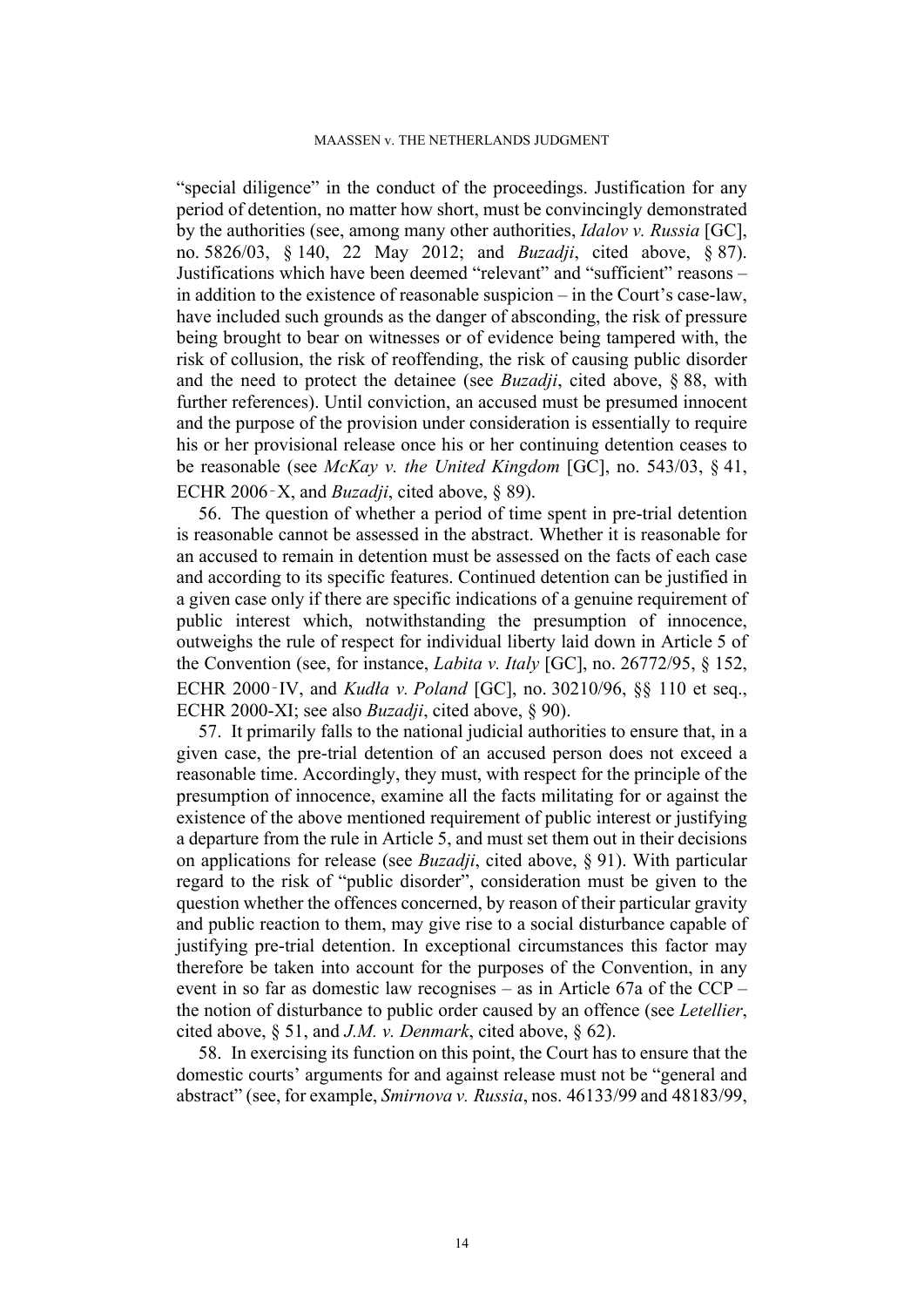§ 63, ECHR 2003‑IX (extracts)), but contain references to specific facts and the personal circumstances justifying an applicant's detention (see, *mutatis mutandis*, *Panchenko v. Russia*, no. 45100/98, § 107, 8 February 2005). For example, the Court found no violation of Article 5 § 3 in a case concerning a pre-trial detention period of more than four years (see *Lisovskij* v*. Lithuania*, no. 36249/14, § 77, 2 May 2017, in which it considered that the Lithuanian courts thoroughly evaluated all the relevant factors and based their decisions on the particular circumstances of the case), in a case concerning a pre-trial detention period of more than three years and eight months (see *Štvrtecký v. Slovakia*, no. 55844/12, § 65, 5 June 2018, in which the Court observed that the judicial authorities referred to specific facts of the case and did not use a pre-existing template or formalistic and abstract language and noted that, with the passing of time, the court's reasoning evolved to reflect the state of the investigations) and in a case concerning a pre-trial detention period of one year, three months and twenty-three days (see *Podeschi v. San Marino*, no. 66357/14, § 153, 13 April 2017, in which the Court observed that while the various jurisdictions referred to the previous decisions refusing bail, they gave details of the grounds for the decisions in view of the developing situation and whether the original grounds remained valid despite the passage of time), whereas the Court did find a violation of this provision in a case in which the pre-trial detention lasted three months (*Sinkova v. Ukraine*, no. 39496/11, § 74, 27 February 2018, in which the Court observed that, in extending the applicant's detention and rejection her applications for release, the domestic courts mainly referred to the reasoning for her initial placement in detention, without any updated details); in a case concerning a period of pre-trial detention of forty-three days (*Krivolapov v. Ukraine*, no. 5406/07, §§ 105-108, 2 October 2018, for which the Court noted the absence from the relevant decision of any justification other than the fact that criminal proceedings were pending against the applicant); and in a case in which the pre-trial detention lasted slightly less than two months (*Cîrstea v. Romania* [Committee], no. 10626/11, §§ 54-59, 23 July 2019, in which the Court found that the domestic courts failed to adduce a proper substantiation for the alleged risks in case of a discontinuation of the applicant's pre-trial detention).

59. Where circumstances that could have warranted a person's detention may have existed but were not mentioned in the domestic decisions it is not the Court's task to establish them and take the place of the national authorities which ruled on the applicant's detention (see *Bykov v. Russia* [GC], no. 4378/02, § 66, 10 March 2009, and *Giorgi Nikolaishvili v. Georgia*, no. 37048/04, § 77, 13 January 2009).

### **(b) Application of those principles in the present case**

60. The Court observes that the applicant does not contest before this Court that there was a reasonable suspicion that he had committed an offence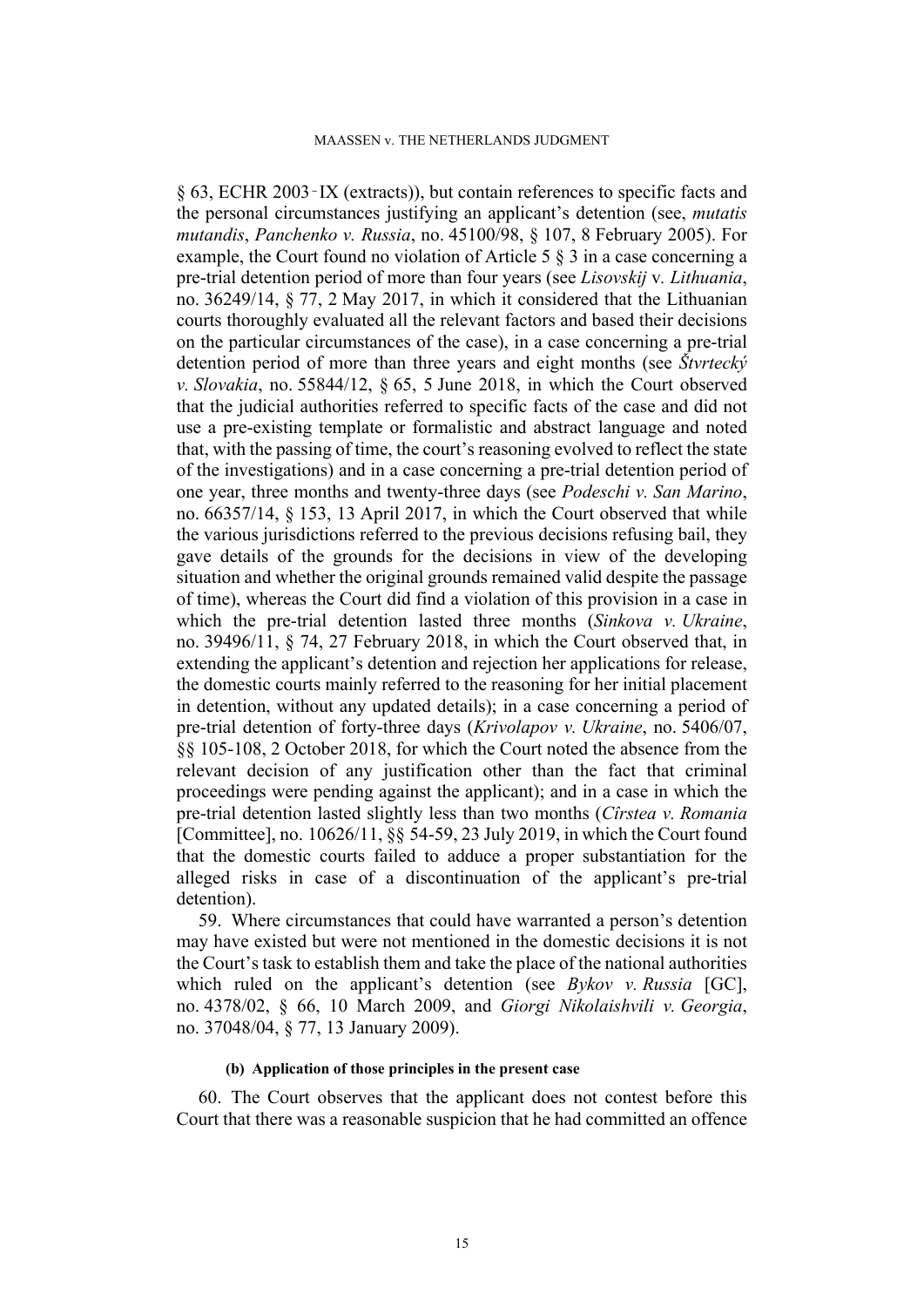and it has no reason to hold otherwise. It further notes that at the trial hearing of 9 June 2015, the applicant's lawyer admitted that his client might have committed a crime in the eyes of the law (see paragraph [18](#page-6-0) above).

61. Next, the Court observes that in the applicant's period of pre-trial detention, which lasted nine months and thirteen days, namely from 2 December 2014 (see paragraph [6](#page-3-2) above) to 15 September 2015 (see paragraph [21](#page-7-2) above), the applicant's initial detention was based on several grounds: that of a "suspicion of a crime attracting a prison sentence of twelve years or more and which [had] caused serious upset to the legal order"; the risk of reoffending; and the risk of influencing the witnesses and the cosuspects. However, the latter ground was dropped as early as 18 December 2014, when the Regional Court extended the applicant's pre-trial detention but held that the needs of the investigation no longer obtained (see paragraph [8](#page-4-1) above).

62. As to the "suspicion of a serious crime which has seriously upset the legal order", the Court reiterates that the notion of "legal order", contained in Article 67a of the CCP, is synonymous with the "public order" in the Court's case-law (see *Geisterfer*, cited above, § 39). A "serious upset" to that order arising from the gravity of the crime may justify detention (see *Kanzi v. the Netherlands* (dec.), no. 28831/04, 5 July 2007). The preservation of a threat to public order is commonly seen as a legitimate ground for detention and is as such accepted in the Court's case-law (see, *Merčep v. Croatia*, no. 12301/12, § 104, 26 April 2016, with references to *Peša v. Croatia*, no. 40523/08, § 101, 8 April 2010 and *J.M. v. Denmark*, cited above § 62, as examples of cases where the preservation of the public's sense of justice was in issue). However, this ground can be regarded as relevant and sufficient only provided that it is based on facts capable of showing that the accused's release would actually upset public order. In addition, detention will continue to be legitimate only if public order remains actually threatened; its continuation cannot be used to anticipate a custodial sentence. More generally, the need to continue the deprivation of liberty cannot be assessed from a purely abstract point of view, taking into consideration only the seriousness of the offence (see *Tiron v. Romania*, no. 17689/03, § 42, 7 April 2009, and *Geisterfer*, cited above, § 39, with further references). It is further to be reiterated that the assessment of the relevant and sufficient reasons for pre-trial detention cannot be separated from the actual duration thereof. Article 5 § 3 of the Convention cannot be seen as allowing pre-trial detention unconditionally provided that it lasts no longer than a certain period (see, among many other authorities, *Shishkov v. Bulgaria*, no. 38822/97, § 66, ECHR 2003-I (extracts)). The longer pre-trial detention lasts, the more substantiation is required for convincingly demonstrating the alleged risk or risks in case of the suspect's release from pre-trial detention.

63. In the case in hand, the Court observes that the Regional Court in its decision of 18 December 2014 did not only rely on the gravity of the charge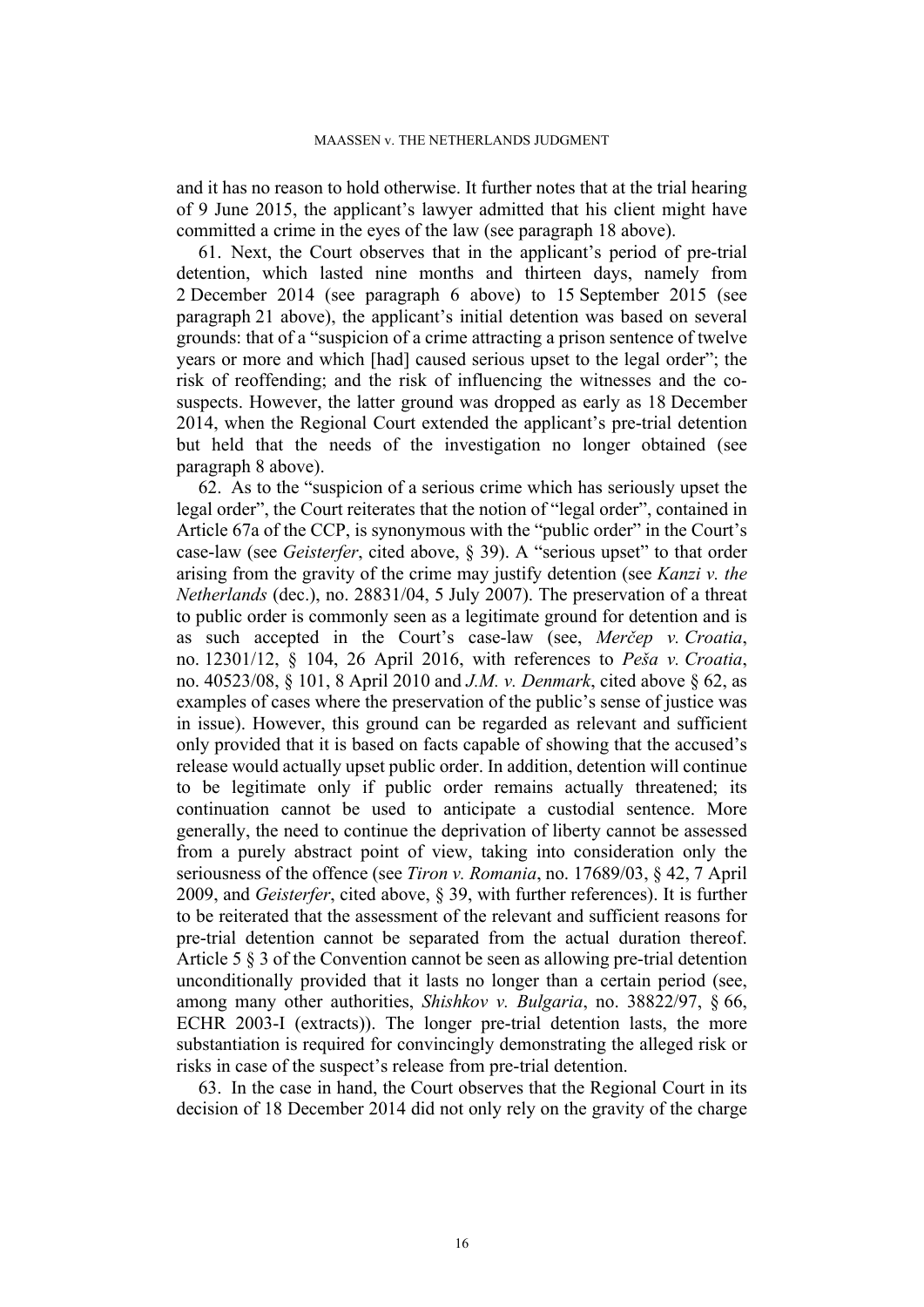against the applicant, but also on the public reaction. More concretely, it referred to the young age of the victim and the great media attention (see paragraph [8](#page-4-1) above). Taking into account the fact that the applicant's pre-trial detention was still in its early stages, the Court finds that it cannot be said that this decision lacked relevant and sufficient reasons.

64. However, the Court considers that the domestic judicial authorities in their subsequent decisions on the applicant's pre-trial detention – the Court of Appeal's decision of 14 January 2015 (see paragraph [11](#page-5-0) above), the Regional Court's decision of 17 March 2015 (see paragraph [15](#page-6-1) above), the Court of Appeal's decision of 22 April 2015 (see paragraph [17](#page-6-2) above) and the Regional Court's decision of 9 June 2015 (see paragraph [20](#page-7-3) above) –, fell short of the above requirements. In particular, they did not show that public order would have been upset if the applicant had been released from pre-trial detention or if a preventive measure less compelling than detention had been imposed on him. Indeed, those subsequent decisions confirmed, in a relatively stereotyped way, without addressing the applicant's and the prosecutor's arguments and without any further explanation, the validity of the assessment previously made; they constituted little more than a chain of references leading back to the investigating judge's order of 5 December 2014 (see paragraph [6](#page-3-2) above).

65. In this context, it should be reiterated that it is essentially on the basis of the reasons given by the national judicial authorities in their decisions on applications for release and of the well-documented facts stated by the applicant in his appeals that the Court is called upon to decide whether or not there has been a violation of Article 5 § 3 (see *Buzadji*, cited above, § 91). The Court cannot therefore accept the Government's contention that the depth of the courtroom discussions, reflected into the official records of the hearings concerned, compensated for the lack of detail in the written decisions (see paragraph [44](#page-13-1) above). Indeed, the discussion at the hearing reflects the arguments put forward by the parties, but does not indicate what were the grounds justifying the pre-trial detention in the eyes of the judicial authority competent to order or extend a deprivation of liberty. Only a reasoned decision by those authorities can effectively demonstrate to the parties that they have been heard, and make appeals and public scrutiny of the administration of justice possible (see *Ignatenco v. Moldova*, no. 36988/07, § 77, 8 February 2011). In this respect it is moreover noted that national-law provisions – Articles 24(1) and 78(2) of the CCP (see paragraphs [23](#page-7-4) and [25](#page-7-0)  above) – stipulate that decisions on pre-trial detention should be duly reasoned.

## **(c) Conclusion**

66. In the light of the above, the Court considers that, by failing to address specific facts and individual circumstances, the judicial authorities extended the applicant's detention on grounds which, although "relevant", cannot be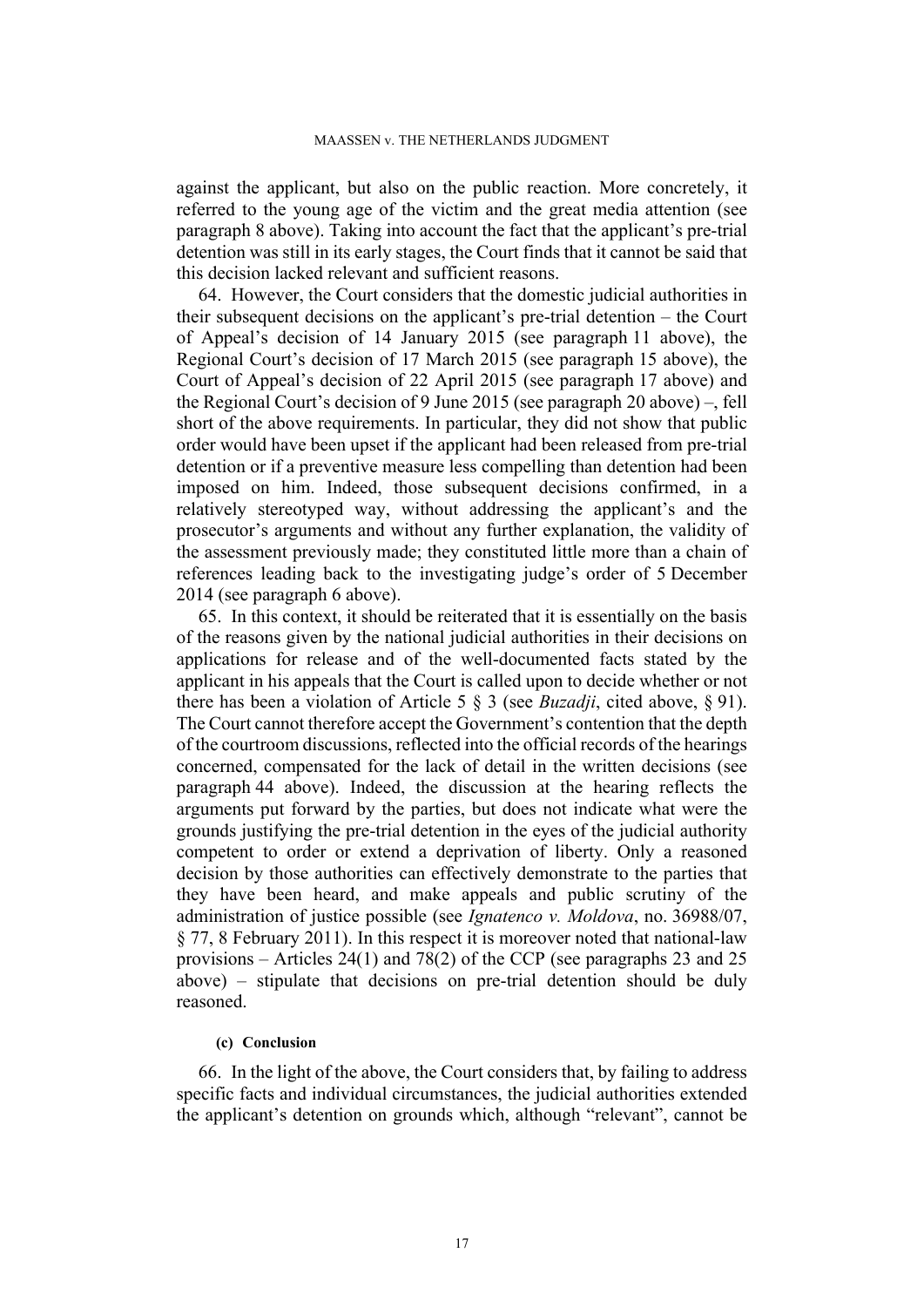regarded as "sufficient" to justify his continued detention. This conclusion dispenses the Court from ascertaining whether the competent national authorities displayed "special diligence" in the conduct of the proceedings (see the case-law quoted in paragraph [55](#page-14-0) above, and *Qing v. Portugal*, no. 69861/11, § 69, 5 November 2015).

67. It follows that there has been a violation of Article 5  $\S$  3 of the Convention.

## II. APPLICATION OF ARTICLE 41 OF THE CONVENTION

68. Article 41 of the Convention provides:

"If the Court finds that there has been a violation of the Convention or the Protocols thereto, and if the internal law of the High Contracting Party concerned allows only partial reparation to be made, the Court shall, if necessary, afford just satisfaction to the injured party."

# **A. Damage**

69. The applicant claimed – on the basis of the fixed compensation amount under the domestic guidelines for compensation for unlawful detention (*Oriëntatiepunten voor straftoemeting en LOVS-afspraken*) of November 2013 – 80 euros (EUR) per day for 269 days of "unlawful" detention from 19 December 2014 to 29 September 2015. This amount covered both pecuniary and non-pecuniary damage.

70. The Government submitted that this claim was disproportionate. The applicant's detention would remain lawful even if the Court found a violation of Article 5. Moreover, the time the applicant had spent in pre-trial detention had been deducted from his prison sentence.

71. The Court finds no evidence of any pecuniary damage and therefore rejects this claim. On the other hand, it accepts that the applicant suffered non-pecuniary damage – such as distress and frustration – which is not sufficiently compensated by the finding of a violation of Article 5 § 3 of the Convention. Having regard to the nature of the breach and making its assessment on an equitable basis, the Court awards the applicant EUR 1,600 in respect of non-pecuniary damage, plus any tax that may be chargeable.

## **B. Costs and expenses**

72. The applicant claimed EUR 4,440.70 for the costs and expenses incurred before the Court.

73. The Government left the question to the Court's discretion.

74. Later, the Court was informed by the applicant that those costs and expenses were covered by legal aid provided by the respondent Party.